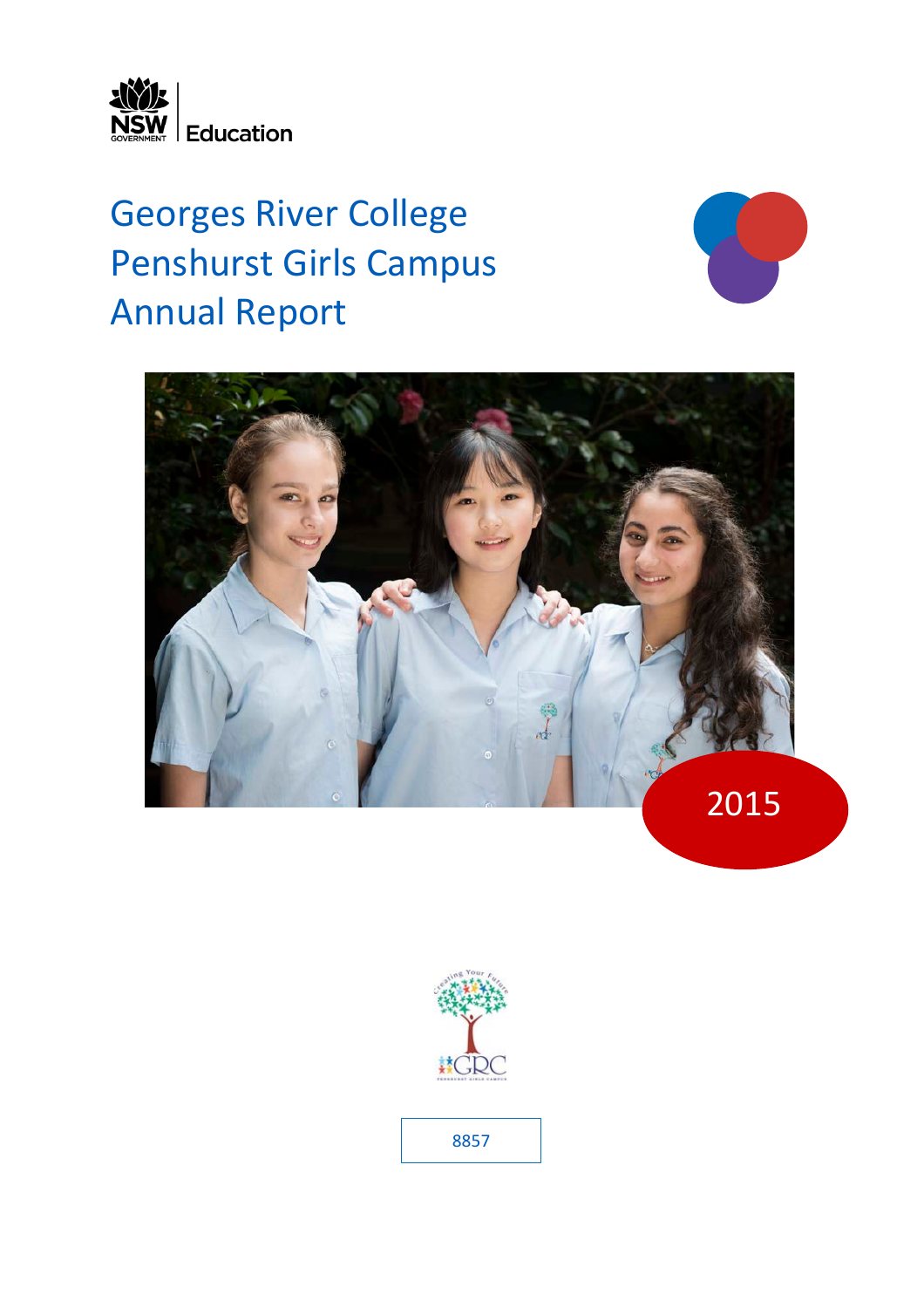# **Introduction**

The Annual Report for 2015 is provided to the community of Georges River College Penshurst Girls Campus as an account of the school's operations and achievements throughout the year.

It provides a detailed account of the progress the school has made to provide high quality educational opportunities for all students, as set out in the school plan. It outlines the findings from self-assessment that reflect the impact of key school strategies for improved learning and the benefit to all students from the expenditure of resources, including equity funding.



*Noeline Ross* **Principal**

# **School contact details:**

Georges River College Penshurst Girls Campus 2 Austral Street Penshurst, 2222 Email: [http://www.Penshurst-h.school@det.nsw.edu.au](http://www.Penshurst-h.school@det.nsw.edu.au/) Web: [http://www.penshurstg-h.schools.nsw.au](http://www.penshurstg-h.schools.nsw.au/) Phone: 9580 3141

# **Message from the Principal**

2015 has been an enormously successful year at Georges River College Penshurst Girls Campus. This year we celebrated our 60<sup>th</sup> anniversary, and as we grow and change with the times, never can our school community be more certain of the continued success of our school.

2015 was the first year of our new School Plan cycle and we can tangibly see improvement (progress), innovation and change all around our school. We implemented our first Self Organised Learning Environment. This was a dynamic pedagogy project with students actively engaged in their learning. However, the dual success of this project is also measured in the shift in teacher attitudes about what the modern role of the teacher can be. This was revelatory for the teachers involved and is our first big step on the flexible curriculum delivery journey. The success of this project is equalled by the success of our Primary Links Project. Quantitative data has proven that this program has supported students as they transition to High School, it has improved our relationships with our Primary School colleagues and afforded us a better understanding of the staged learning of our students as they move from Stage 3 to Stage 4. In 2016, we will begin a program of teacher exchange to support this project and create an even deeper understanding of the learning continuum between Stages 3 and 4. Our improvement journey will also be evidenced by the development of a greater professional learning culture amongst staff, especially around the use of innovative technologies.

Our school's directions are future focused. Our action team evolution has been successful and our internal progress monitoring (milestones) reveals that we are on track. I am particularly satisfied with the enthusiasm and commitment that staff have shown as they develop new teaching programs focused around flexible curriculum delivery. In 2016 we will review our DEAR program, and I am excited by the opportunities this review will create in terms of our authentic understanding and implementation of the Literacy Continuum, the Numeracy Continuum and the Physical Literacy Continuum, and the resultant high value effect this will have on student learning outcomes.

It is a wonderful time to be a learner at Georges River College Penshurst Girls Campus. Our excellent NAPLAN results are a credit to our dedicated teachers whose passion and skill lies in quality middle school girls' education.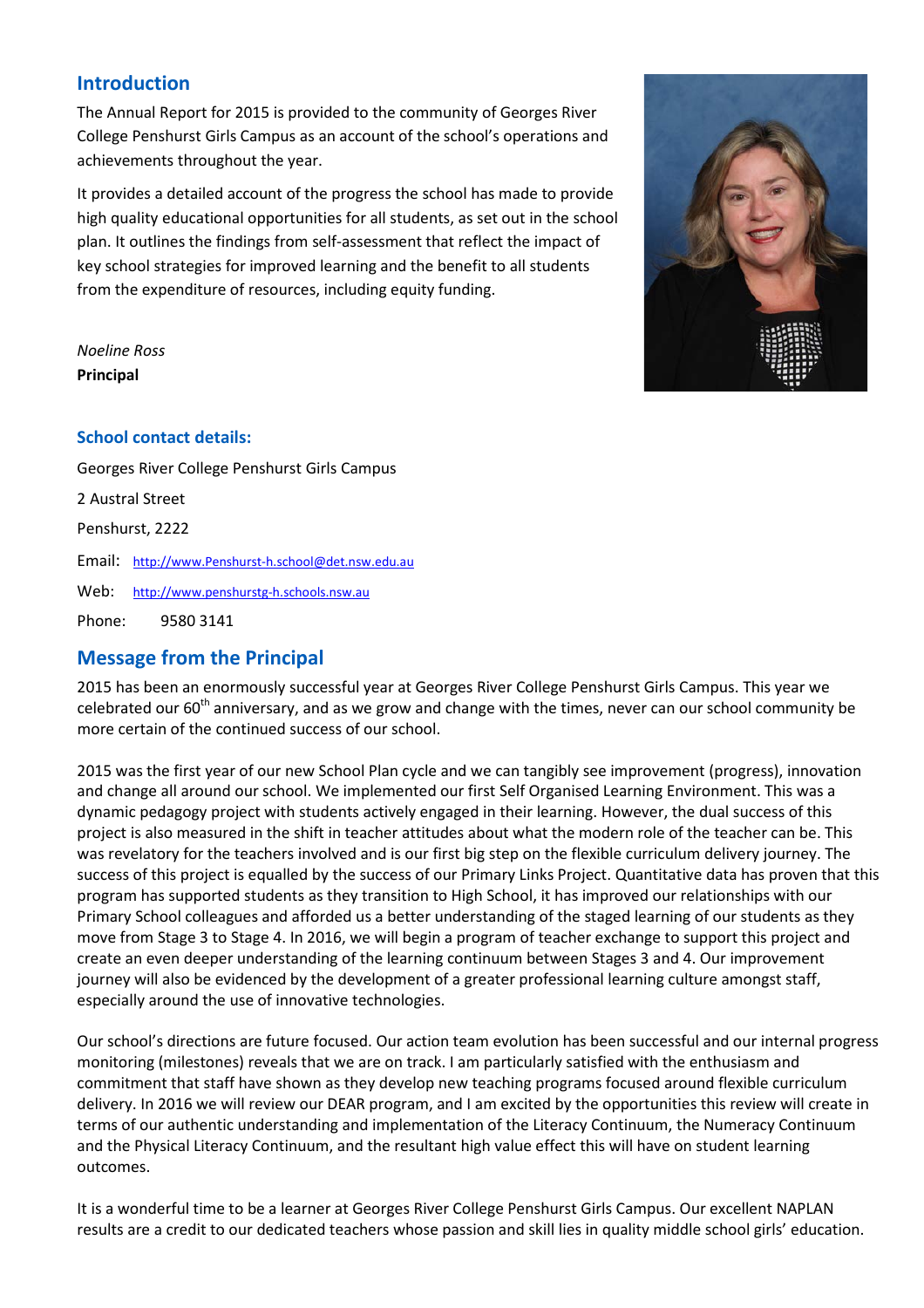This is reflected in all internal and external result measures. Our significant student well-being programs and our dedicated Learning Support Team ensures no student in our care falls through the cracks.

In the following pages you will see the evidence of the success of this wonderful and inclusive school for girls. However, what you will also see is our commitment to continuously build upon our success and aim higher. Just as we have high expectations for our students, we also have high expectations of ourselves, and I am proud to give this positive Annual Report for the 2015 school year.

*Noeline Ross* **Principal**

# **School background**

## **School vision statement**

We are a learning community committed to the development of resilient, independent and respectful girls who aim for excellence in all that they do. Our vision is to create a nurturing, collaborative and inclusive environment that prepares our girls to be responsible global citizens with the skills to succeed in the 21<sup>st</sup> Century.

## **School context**

Penshurst Girls Campus is part of the Georges River Collegiate group, and is a girls 7-10 middle school. The school is located 17 km south of the Sydney central business district and is part of the St George Network of schools. There are 652 students, 71% from backgrounds other than English. The school has a selective stream class in Year 7. Students graduate to the Oatley Senior Campus to complete Years 11 and 12. GRC Penshurst Girls Campus is a leading learning community focused on the educational needs of girls. School structures, curriculum and teaching and learning programs are designed to achieve the best possible outcomes for students. Students participate in challenging comprehensive programs with access to sporting, cultural and community activities. There are many opportunities for extra curricula activities and the school is well known for its longstanding success in student leadership, public speaking, music and drama. The school community values the creative and performing arts as well as sporting endeavours. The school emphasises student welfare programs and has an innovative pastoral care system. The school community values a safe and cooperative learning environment.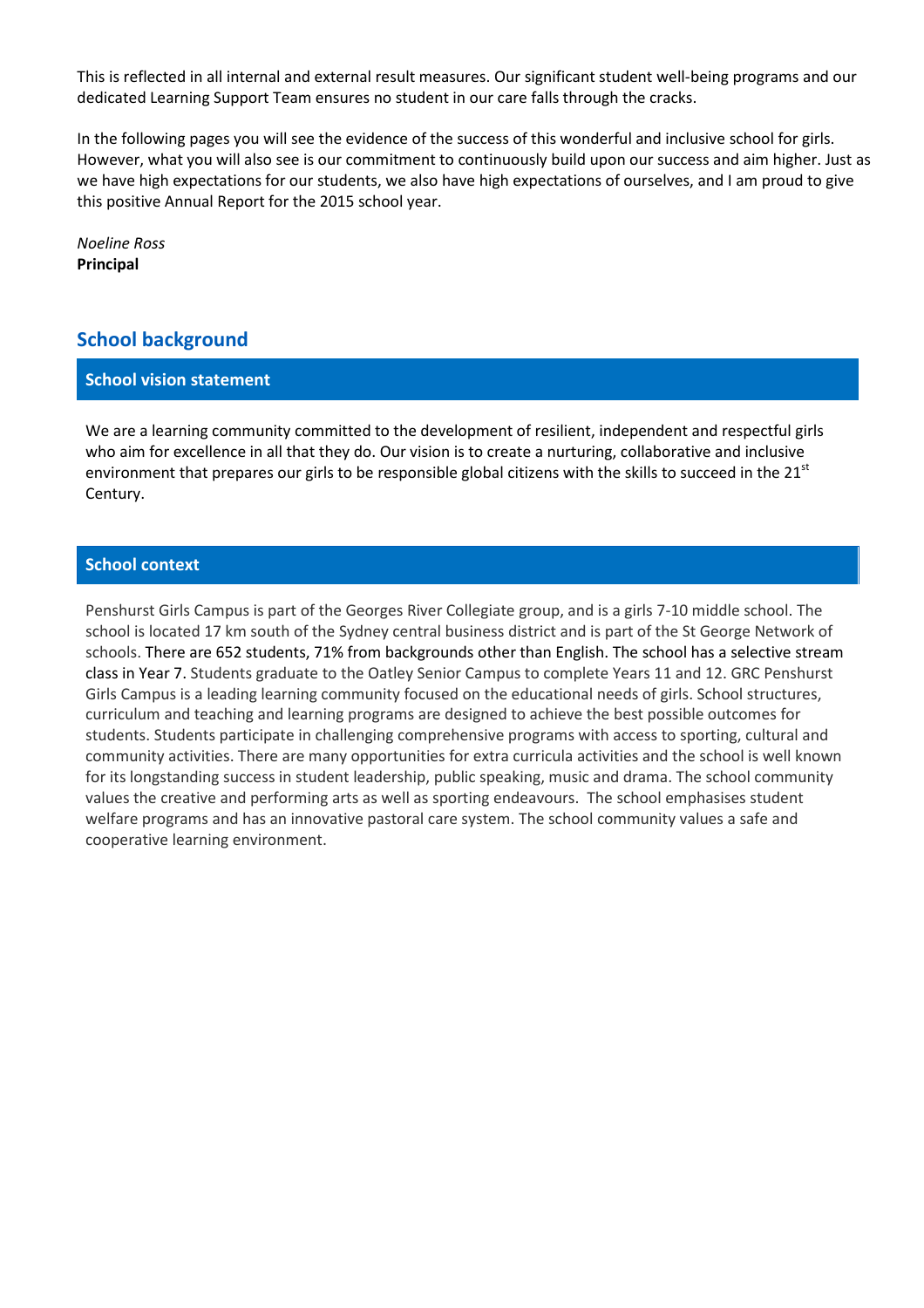# **Self-assessment and school achievements**

# **Self-assessment using the School Excellence Framework**

This section of the Annual Report outlines the findings from self-assessment using the School Excellence Framework, our school achievements and the next steps to be pursued. The Framework supports public schools throughout NSW in the pursuit of excellence by providing a clear description of high quality practice across the three domains of Learning, Teaching and Leading.

This year, our school undertook a self-assessment using the elements of the School Excellence Framework.

On our first School Development Day of 2015 school staff undertook professional learning on the School Excellence Framework. We did this to ensure all school staff had a good understanding of the Framework, what excellence looks like in practice, and how we would be able to create and collect evidence which demonstrated where we sat within the framework. Since then the executive team have carefully examined the School Excellence Framework and assessed our progress. We have found the Framework not only to be an excellent tool to validate and identify the great work that is being done across the school to support and improve student learning outcomes, but also as a kind of road map as we continue our excellence journey.

In the Learning domain, we were able to map our progress through our third Strategic Direction: Quality Community and Values. Our renewed focus on Positive Behaviour for Learning across the school has further embedded a culture of positive values. Our Primary Links program has been a collaborative partnership that has enhanced student learning outcomes across Stages 3 and 4. The work of our Learning Support Team has been instrumental in ensuring all our students are supported in their learning. This work is underpinned by a strong emphasis on transition programs, as well as planned, targeted and structured strategies to meet student learning needs. Our significant progress in this domain is also reflected in the delivery and impact of our extensive and successful student well-being programs.

In the domain of Teaching, we found we were especially strong in collaborative practice. All staff are involved in driving the vision of our School Plan and all have a role to play. Significant progress was made in the integration of technology in the classroom in meaningful ways, in particular the use of iPads in Stage 4. This whole school project is evidence based with a strong focus on using 21<sup>st</sup> Century learning styles and technologies to engage students and ensure they attain expected educational learning outcomes. This was supported by our first Self Organised Learning Environment (SOLE) experience, again an evidence based practice that saw teachers reflect on their teaching style and adopt a growth mindset to empower our students to become independent and resourceful learners. To support these developments in this domain, staff took ownership of their own professional learning through the collaborative development of their individual Performance Development Plans.

In the Leadership domain, we have focused on building the capacity of school staff, as well as planning for future curriculum needs. We improved our management practices and processes by continuing to be a part of the Learning Management Business Reform, and supplemented this with the addition of a software platform that has enabled us to streamline many aspects of school administration management and improved communication at all levels of school life. Three school teams drive the three strategic directions of our School Plan. These teams regularly meet, plan and deliver on the products and practices of our School Plan. These teams all have designated leaders, however a distributed leadership model is in place, ensuring that leadership development is a key aspect of the structure.

Our self-assessment process will further assist the school to refine the strategic priorities in our School Plan leading to further improvements in the delivery of education to our students.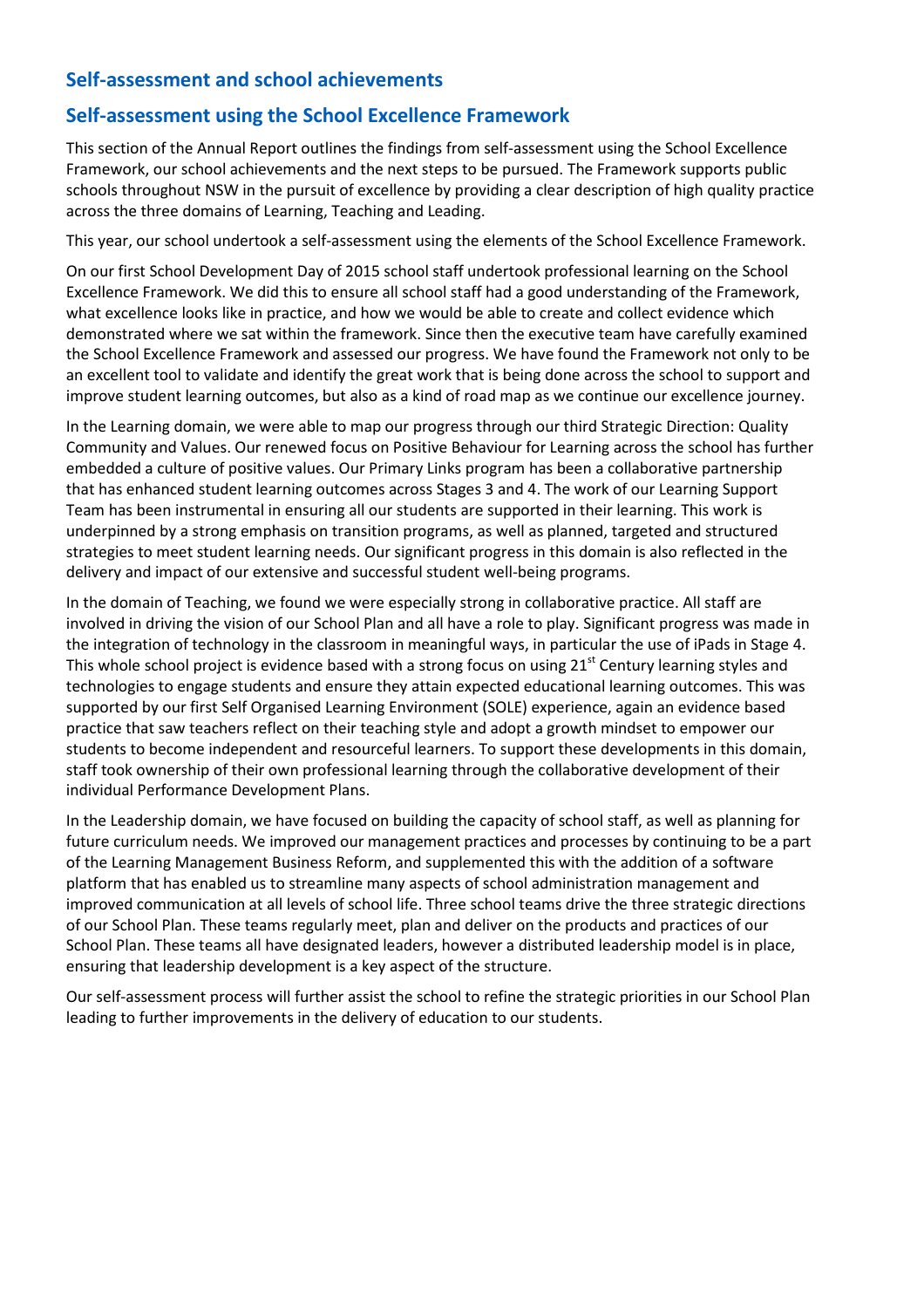## Quality Learning & Quality Students

# **Purpose**

To empower students with the skills and capacity that will equip them to be confident and independent life-long learners who are future focused and responsible global citizens.

## **Overall summary of progress**

Our progress in this strategic direction of our School Plan was significant. Given the resources and the professional learning to embrace the needs of the  $21<sup>st</sup>$  Century learner, our teachers have embraced the opportunity to improve their practice. All staff made aspects of our School Plan directions one of their professional goals in their Professional Development Plans. This gave them an opportunity to engage in structured mentoring with their supervisors that helped them identify and then meet their needs to deliver on the improvement measures that were collaboratively agreed upon by our school community.

| <b>Progress towards achieving improvement measures</b>                                                                                                                                           | <b>Resources</b><br>(annual)                                                                                                                                                                                                                                                                                                                                                                                                                                                                                   |                                                    |
|--------------------------------------------------------------------------------------------------------------------------------------------------------------------------------------------------|----------------------------------------------------------------------------------------------------------------------------------------------------------------------------------------------------------------------------------------------------------------------------------------------------------------------------------------------------------------------------------------------------------------------------------------------------------------------------------------------------------------|----------------------------------------------------|
| <b>Improvement measure</b><br>(to be achieved over 3<br>years)                                                                                                                                   | Progress achieved this year                                                                                                                                                                                                                                                                                                                                                                                                                                                                                    | <b>Funds Expended</b>                              |
| 25% increase of<br>students using 21st<br>Century learning styles<br>& technologies to<br>engage in and attain<br>expected educational<br>learning outcomes 7-10<br>(including equity<br>groups) | In terms 2 and 3 a team of teachers researched this<br>evidence based practice and then planned its delivery and<br>implementation. A Self Organised Learning Environment<br>(SOLE) was created for Year 8 in Term 4. The product was<br>filmed and will be used as a baseline to assess our future<br>progress against.                                                                                                                                                                                       | \$1500.00<br>(Teacher<br>Professional<br>Learning) |
| 40% increase of<br>teachers confident in<br>utilizing learning<br>technologies to<br>maximise 21C learning<br>opportunities for<br>students                                                      | All teaching staff demonstrated their commitment to this<br>improvement measure by signing an agreement to use<br>iPads in Stage 4 in meaningful ways to engage their<br>students. This agreement involved a commitment to<br>professional learning and to sharing best practice. An iPad<br>team was created with representatives from each faculty<br>and every fortnight in Semester 2 an iPad Ideas Lounge<br>was held at lunchtime for teachers to share best practice<br>and demonstrate their progress. | \$30 000<br>(Technology<br>funding)                |

# **Next steps**

- **EXECONTIFY Continue to implement flexible curriculum delivery models led by the work of the Flexible** Curriculum Delivery School Plan team.
- Refurbish classroom spaces to accommodate and support flexible curriculum delivery.
- This Strategic Direction will have explicit Literacy & Numeracy Improvement measures included in it for 2016.
- **Continue to build upon the improved pedagogy model of using iPads in in Stage 4.**
- Continue to organise SOLE learning experiences and move toward Project Based Learning through a cross curriculum project.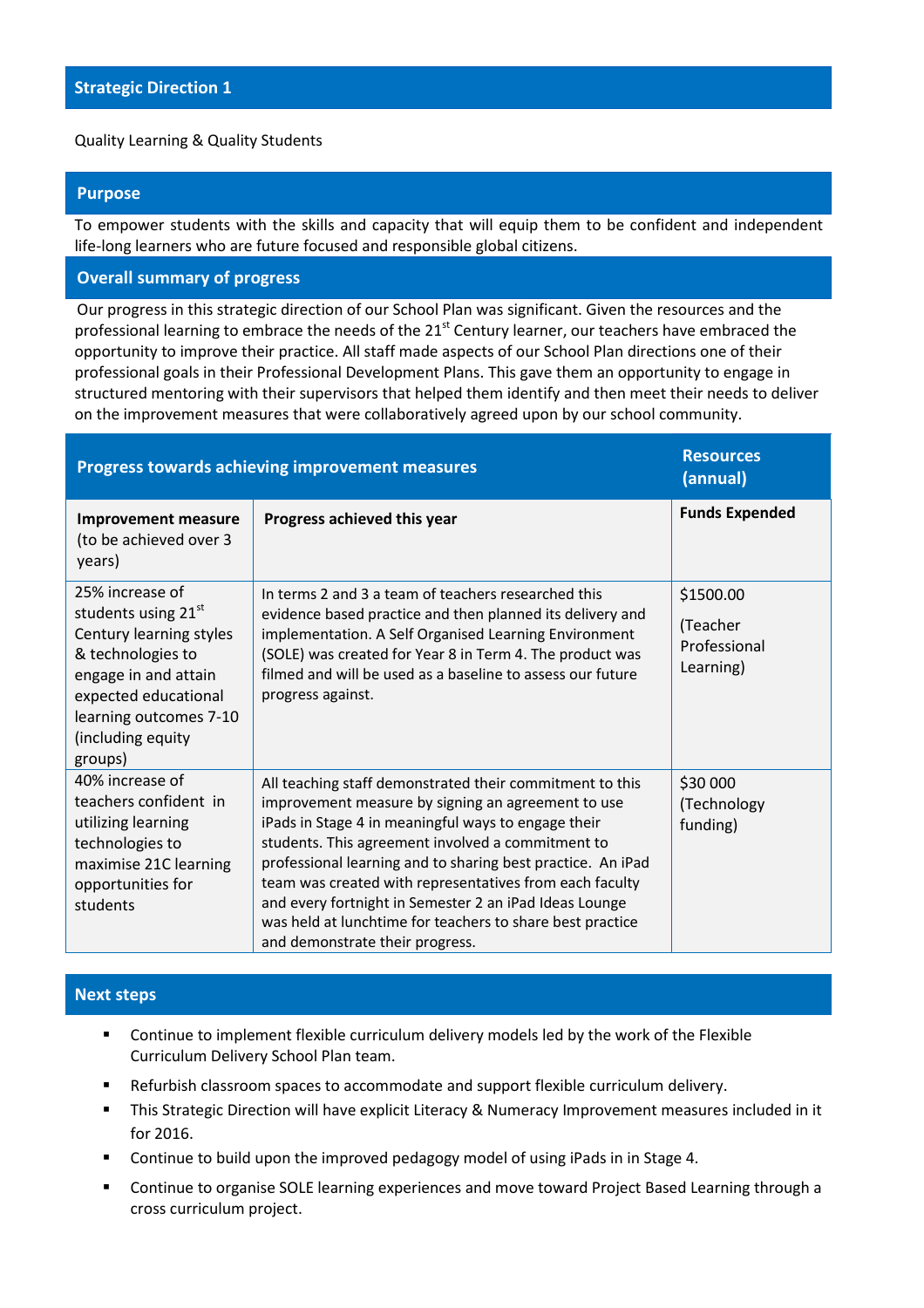Quality Staff & Culture

# **Purpose**

To further build a culture of dynamic professional staff who embed excellence throughout the school community by engaging in ongoing learning, reflection and a commitment to develop, share and implement best practice.

# **Overall summary of progress**

Significant progress was achieved in building a culture of staff professionalism that is characterised by ongoing learning, reflection and a commitment to develop, share and implement best practice. This was enhanced by the allocation of professional learning funds to faculties so that professional learning could be targeted and tailored (personalised) to meet the ongoing professional needs of teachers at varying career stages.

The plan for the transformation of the Library into a centre for  $21<sup>st</sup>$  Century learning had to be postponed until final repairs to the Library roof occurred.

| <b>Progress towards achieving improvement measures</b>                                                                                                                 | <b>Resources</b><br>(annual)                                                                                                                                                                                                                                                                                                                                                |                                                       |
|------------------------------------------------------------------------------------------------------------------------------------------------------------------------|-----------------------------------------------------------------------------------------------------------------------------------------------------------------------------------------------------------------------------------------------------------------------------------------------------------------------------------------------------------------------------|-------------------------------------------------------|
| <b>Improvement measure</b><br>(to be achieved over 3<br>years)                                                                                                         | Progress achieved this year                                                                                                                                                                                                                                                                                                                                                 | <b>Funds Expended</b>                                 |
| 100% of staff will<br>engage with the AITSL<br>Classroom Teacher<br>Continuum and<br>participate in a program<br>of negotiated lesson<br>observation and<br>evaluation | This improvement measure was fully achieved in 2015.<br>The development of a program of negotiated lesson<br>observations and protocols for observations of practice<br>was highly successful. All staff engaged in at least two<br>observations, part of which was the receiving of<br>structured feedback.                                                                | \$2000<br>(Teacher<br>Professional<br>Learning Funds) |
| 40% increase in student,<br>staff and parent<br>confidence in the School<br>Library as a centre of<br>learning excellence<br>(including equity<br>groups)              | Whilst a new librarian was appointed, and the Library<br>continues to be a hub of information technology and<br>knowledge systems, due to emergent issues with the<br>Library roof, it was not possible to refurbish it. In term 4<br>this project was re-imagined as a refurbishment of the<br>music rooms to transform them into future focused<br>learning environments. | \$20 000<br>(School funds and<br>Public Works)        |

# **Next steps**

- Other General classroom Learning spaces will be refurbished to accommodate flexible curriculum delivery. The music classrooms will be included in our 2016 School Plan, as well as one of our general classroom spaces.
- Our flexible curriculum delivery project (challenge based, project based, cross curriculum and SOLE) will be moved to this strategic direction in 2016.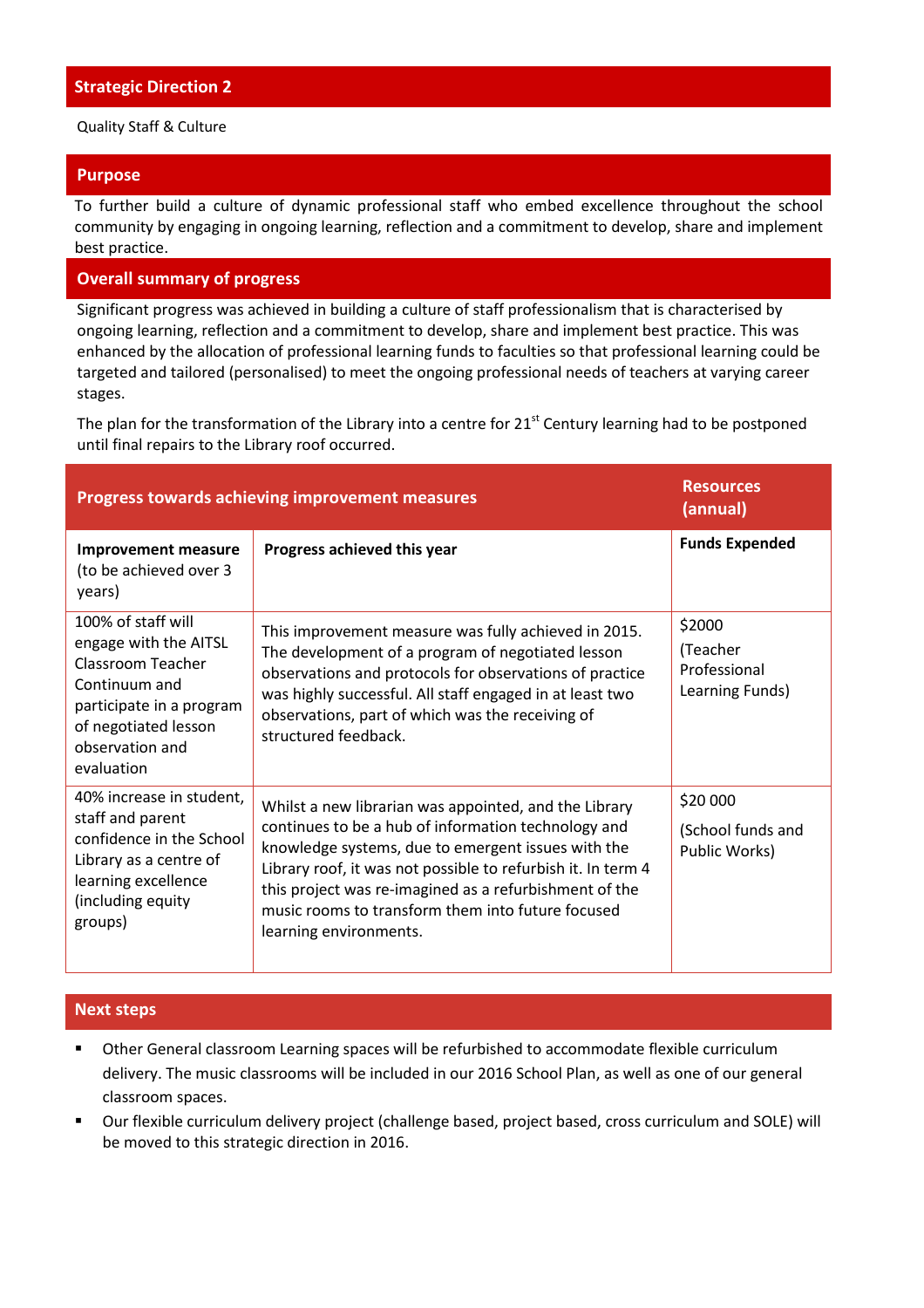#### Quality Community & Values

#### **Purpose**

To build stronger and mutually beneficial relationships as an educational community by developing collaborative partnerships that enhances student learning outcomes. To create a culture of positive values that empowers all members of our school community to achieve success within an inclusive framework that values diversity, tolerance and active citizenship.

# **Overall summary of progress**

Our Primary Links Program has continued to go from strength to strength. The program was expanded to include Year 5 students (due to demand) and was fully subscribed for the entire school year. A newsletter was sent home with each student every week that reflected the meaningful and engaging curriculum that the students were being immersed in, but also showing the ease and familiarity they soon were feeling in the High School environment. Our commitment to PBL was reenergized, and all new staff were trained in PBL.

|                                                                                                                                                                | <b>Progress towards achieving improvement measures</b>                                                                                                                                                                                                                                                                                                                                                                         | <b>Resources</b><br>(annual)                                   |  |
|----------------------------------------------------------------------------------------------------------------------------------------------------------------|--------------------------------------------------------------------------------------------------------------------------------------------------------------------------------------------------------------------------------------------------------------------------------------------------------------------------------------------------------------------------------------------------------------------------------|----------------------------------------------------------------|--|
| <b>Improvement measure</b><br>(to be achieved over 3<br>years)                                                                                                 | Progress achieved this year                                                                                                                                                                                                                                                                                                                                                                                                    | <b>Funds Expended</b>                                          |  |
| 100% of Primary Links<br>students experience<br>greater confidence when<br>transitioning to High<br>School (including equity<br>groups, particularly<br>EAL/D) | Student surveys reflect all participating students were<br>more confident about their High School transition. Exit<br>data reflected a 100% achievement of this measure.                                                                                                                                                                                                                                                       | \$40 000<br>(using English<br>Language<br>proficiency funding) |  |
| 100% of students and<br>staff will demonstrate our<br>core values of respect,<br>responsibility and<br>excellence                                              | A Campus and a College Positive Behaviour for<br>$\blacksquare$<br>Learning (PBL) coordinator was appointed.<br>Survey was conducted. A new merit award system<br>п<br>was designed and implemented in Years 8 and 9. A<br>Year 8 PBL merit award excursion occurred.<br>All students and new staff were explicitly taught<br>$\blacksquare$<br>and inducted into our PBL values of respect,<br>responsibility and excellence. | \$5000<br>(using socio-<br>economic<br>background<br>funding)  |  |

#### **Next steps**

- Primary Links will expand to include a teacher professional learning element. There will be teacher exchange and workshops to share best practice across Stages 3 and 4.
- **PBL will continue to be implemented and quantitative data will be gathered to measure its impact on** student learning and well-being.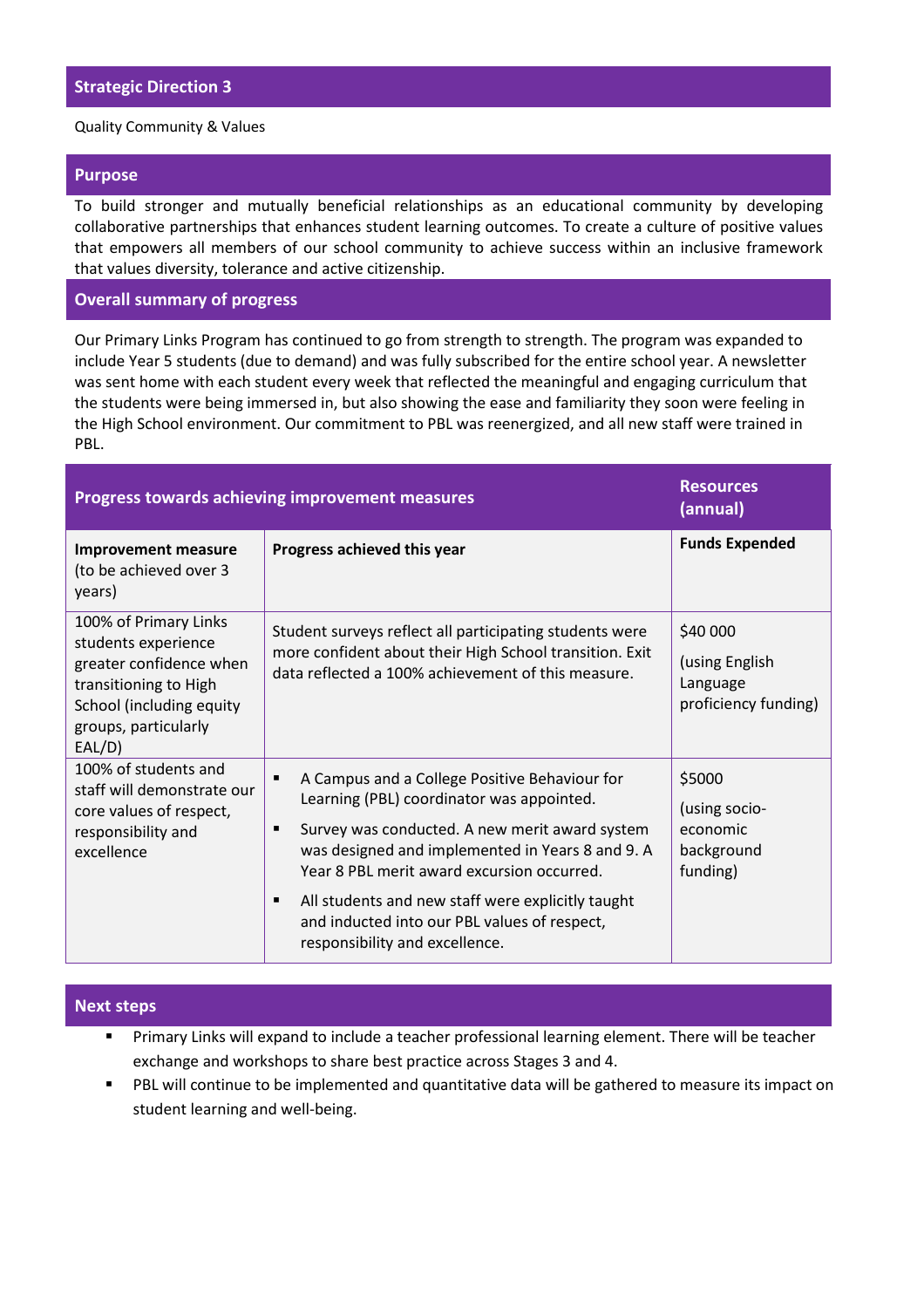| Key initiatives and other school focus areas                      |                                                                                                                                                                                                                                                                                                                                                                                                                                                                                                                                                                                                                                                                                                                                                                |                           |  |  |  |  |
|-------------------------------------------------------------------|----------------------------------------------------------------------------------------------------------------------------------------------------------------------------------------------------------------------------------------------------------------------------------------------------------------------------------------------------------------------------------------------------------------------------------------------------------------------------------------------------------------------------------------------------------------------------------------------------------------------------------------------------------------------------------------------------------------------------------------------------------------|---------------------------|--|--|--|--|
| Key initiatives (annual)                                          | Impact achieved this year                                                                                                                                                                                                                                                                                                                                                                                                                                                                                                                                                                                                                                                                                                                                      | <b>Resources (annual)</b> |  |  |  |  |
| <b>Aboriginal background funding</b>                              | All students have an Individual education<br>Plan that was collaboratively developed.<br>Students participated in Yarn Up, Speak Up<br>and Koori Art Expressions. One student<br>received a Deadly Kid Doing Well award.<br>Two staff members attended an Aboriginal<br><b>Education Professional Learning Day at</b><br>Taronga Zoo. The entire school staff<br>attended a whole day College Professional<br>Learning Day designed to improve our<br>understanding of aboriginal culture, and to<br>improve educational outcomes for aboriginal<br>students. All Aboriginal students are<br>supported by our Learning Support Team.                                                                                                                           | \$1571                    |  |  |  |  |
| <b>English language proficiency funding</b>                       | \$113,820 of this were regional funds that<br>were used to fund a Primary Links program<br>at GRC Hurstville Boys Campus and GRC<br>Penshurst Girls Campus. This funding was<br>also used to support the participation of<br>thirteen staff across four schools to<br>complete the TELL (Teaching English<br>Language Learners) program. 4 staff<br>attended the Literacy in the Middle Years<br>conference. Two staff attended the<br>International Students Conference. The<br>impact of these initiatives has resulted in:<br>improved transition to High School of EAL/D<br>students; classroom teachers improving<br>their practice in catering for EAL/D students<br>and teachers embedding explicit literacy<br>strategies in Stage 4 English programs. | \$253 561                 |  |  |  |  |
| <b>Targeted students support for</b><br>refugees and new arrivals | No funding received in 2015.                                                                                                                                                                                                                                                                                                                                                                                                                                                                                                                                                                                                                                                                                                                                   |                           |  |  |  |  |
| Socio-economic funding                                            | A Learning and Support teacher was<br>employed for one day a week to work with<br>students at risk of not completing their<br>education. Four staff attended PBL<br>'Reloaded' training. Faculty budgets were<br>increased by 15% compared to previous<br>years to enable extra resourcing for students<br>whose families who may be experiencing<br>financial hardship. Two staff undertook Dare<br>to Lead training.                                                                                                                                                                                                                                                                                                                                         | \$37 440                  |  |  |  |  |
| Low level adjustment for disability<br>funding                    | In addition to our Learning & Support<br>Teacher allocation of 1.2, an additional 0.7<br>was employed to support students with<br>additional learning needs and to work with                                                                                                                                                                                                                                                                                                                                                                                                                                                                                                                                                                                   | \$183 001                 |  |  |  |  |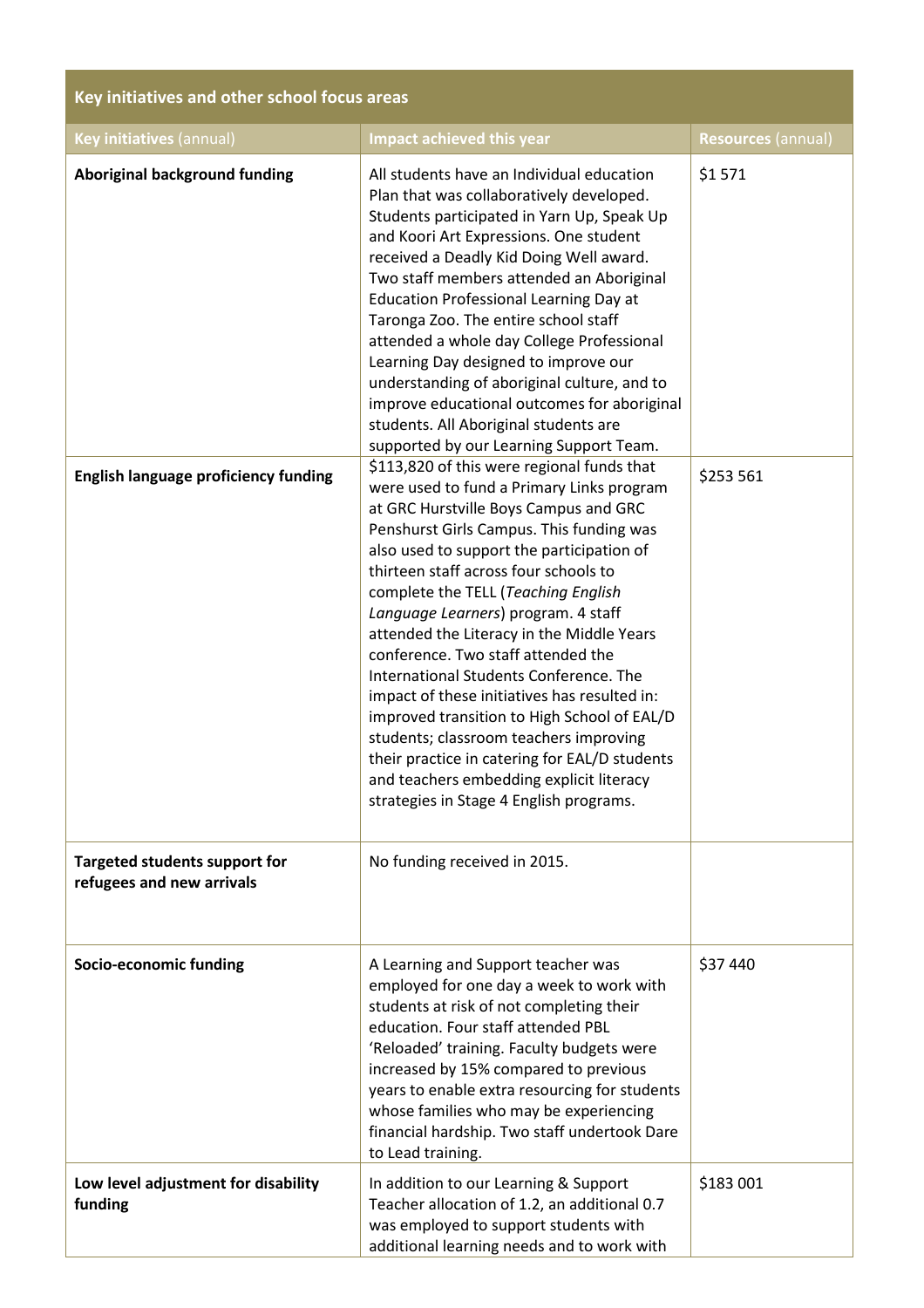|                                       | teachers and families to improve the<br>learning outcomes of students experiencing<br>a range of barriers to their learning.                                                                                                                                                                                                                                                                                                                                                                                                                                                                                                                                                                                                                                                                                                                                                                                                                      |          |
|---------------------------------------|---------------------------------------------------------------------------------------------------------------------------------------------------------------------------------------------------------------------------------------------------------------------------------------------------------------------------------------------------------------------------------------------------------------------------------------------------------------------------------------------------------------------------------------------------------------------------------------------------------------------------------------------------------------------------------------------------------------------------------------------------------------------------------------------------------------------------------------------------------------------------------------------------------------------------------------------------|----------|
| <b>Support for beginning teachers</b> | Two teachers qualified for this funding.<br>Teacher 1 took extended leave and will<br>expend the funds upon their return. Teacher<br>2 used the funds to: improve her classroom<br>teaching practice; to greater understand the<br>Australian Professional Standards for<br>Teachers and what they look like in practice;<br>and to receive ongoing mentoring support<br>from a senior colleague. Teacher 2 attended<br>the Girls in Education conference, observed<br>the lessons of their peers, and visited<br>another school to see how they worked with<br>students with additional learning needs. This<br>teacher also used the funds to improve her<br>capacity as a member of the welfare team<br>and used relief time to learn how to<br>effectively plan for excursions, to<br>successfully modify and adjust learning<br>experiences for a differentiated approach to<br>student learning, and to plan for assessment<br>of learning. | \$25 913 |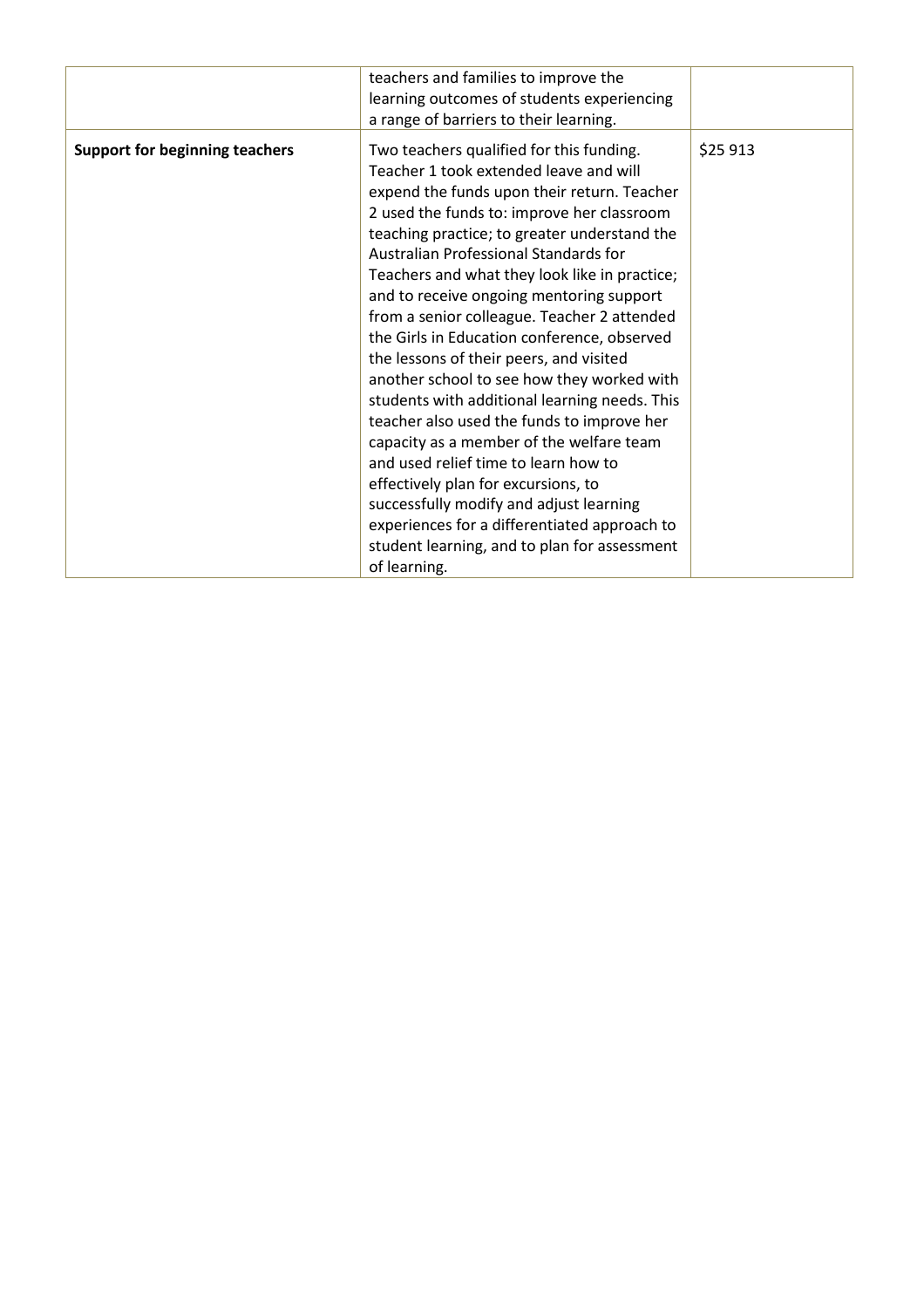# **Mandatory and optional reporting requirements**

# **Student information**

It is a requirement that the reporting of information for all students be consistent with privacy and personal information policies.

# **Student enrolment profile**



# **Student attendance profile**

|        | Year  | 2009 | 2010 | 2011 | 2012 | 2013 | 2014 | 2015 |
|--------|-------|------|------|------|------|------|------|------|
|        | 7     | 95.6 | 93.9 | 96.5 | 95.4 | 95.8 | 94.6 | 94.2 |
|        | 8     | 94.3 | 92.9 | 92.9 | 93.9 | 94.5 | 93.8 | 91.2 |
| School | 9     | 91.7 | 91.7 | 91.1 | 91.8 | 93.7 | 92.5 | 91.2 |
|        | 10    | 91.1 | 90.0 | 92.3 | 90.4 | 93.2 | 92.0 | 90.7 |
|        | 11    | 0.0  | 0.0  | 0.0  | 0.0  | na   | na   | na   |
|        | 12    | 0.0  | 0.0  | 0.0  | 0.0  | na   | na   | na   |
|        | Total | 93.2 | 92.1 | 93.3 | 92.9 | 94.3 | 93.2 | 91.8 |
|        | 7     | 92.3 | 92.6 | 92.5 | 92.4 | 93.2 | 93.3 | 92.7 |
|        | 8     | 90.0 | 90.5 | 90.1 | 90.1 | 90.9 | 91.1 | 90.6 |
| ă      | 9     | 88.8 | 89.1 | 88.8 | 88.7 | 89.4 | 89.7 | 89.3 |
|        | 10    | 88.7 | 88.3 | 87.1 | 87.0 | 87.7 | 88.1 | 87.7 |
| State  | 11    | 89.4 | 89.1 | 87.6 | 87.6 | 88.3 | 88.8 | 88.2 |
|        | 12    | 89.4 | 89.8 | 89.2 | 89.3 | 90.1 | 90.3 | 89.9 |
|        | Total | 89.7 | 89.9 | 89.2 | 89.1 | 89.9 | 90.2 | 89.7 |



# **Management of non-attendance**

Student attendance is monitored regularly by all staff members. Parents are notified in writing of student absences. Year advisors and their assistants check student attendance and communicate with families if any irregularity is identified. The Head Teacher Welfare works with the Home School Liaison Officer to conduct regular attendance reviews. In 2016, with the introduction of *Sentral*, parents will receive an SMS if their daughter is late or absent.

# **Workforce information**

Georges River College Penshurst Girls Campus has 48 teaching staff and 10 administration and support staff. The staff is an excellent combination of experienced and younger staff, all of whom are dedicated, enthusiastic and caring teachers and support staff. They combine to provide innovative academic, sporting, community and cultural programs. The school is well known for its longstanding success in student leadership, volunteering, debating, public speaking, academic competitions, sport, music, visual arts, dance and drama.

# **Workforce composition**

| <b>Position</b>                       | <b>Number</b> |
|---------------------------------------|---------------|
| Principal                             |               |
| Deputy Principal(s)                   |               |
| Head Teacher(s)                       | 8             |
| Classroom Teacher(s)                  | 33.8          |
| Learning and Support Teacher(s)       | 1.2           |
| Teacher Librarian                     |               |
| Teacher of ESL                        | 1.2           |
| <b>School Counsellor</b>              |               |
| School Administrative & Support Staff | 10            |
| Total                                 | 58.2          |

Georges River College Penshurst Girls Campus has one Aboriginal teacher. This staff member is very active in their involvement in our aboriginal education programs.

# **Teacher qualifications**

All teaching staff meet the professional requirements for teaching in NSW public schools.

| <b>Qualifications</b>           | % of staff |
|---------------------------------|------------|
| Undergraduate degree or diploma | 100%       |
| Postgraduate degree             | -22%       |

# **Professional learning and teacher accreditation**

All teachers and School Administrative Staff participated in Professional Learning activities in 2015, which included five School Development Days. Teachers undertook a significant amount of Professional Learning in order to acquire new skills and improve teaching and learning in our school and in our College. Each of the school development days was used to provide much needed opportunities for staff to work as a whole school group and in faculty teams to discuss, collaborate, plan and share valuable insights into teaching and learning issues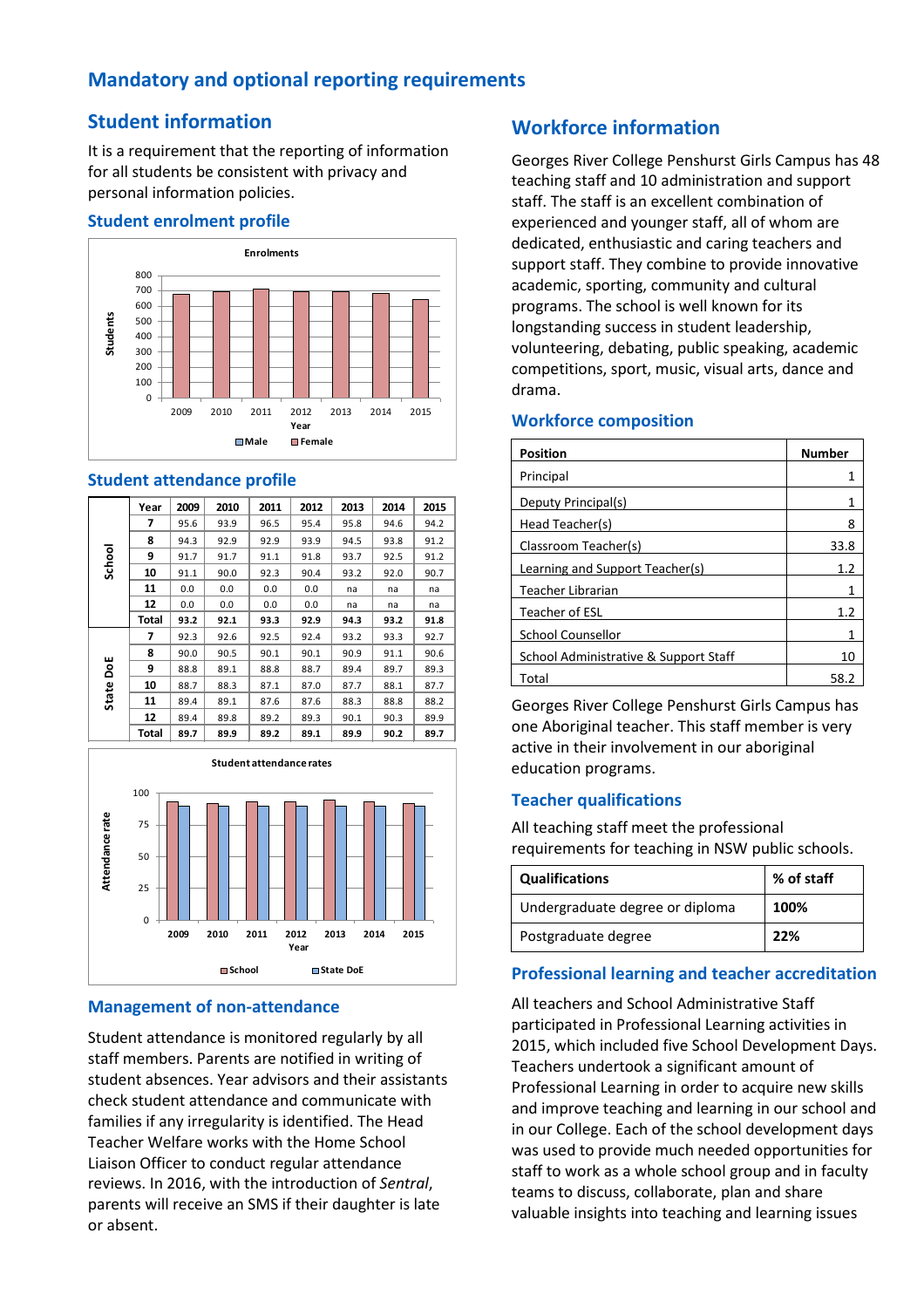related specifically to students at Georges River College Penshurst Girls Campus.

The Professional Learning Management Team sets the directions for school professional learning based on the School Plan, feedback from other management teams and the school's self-evaluation process. Focus items and training took place for staff in a range of areas including: Child Protection, Self Organised Learning Environments (SOLE), Performance Development, iPads as an evidence based teaching tool, Literacy & Numeracy, Sentral, the AITSL Classroom Teacher Continuum and Looking at Classroom Practice lesson observation protocols, student wellbeing and catering for individual student needs, as well as a range of subject specific professional learning activities.

A major focus in 2015 was supporting teachers in the achievement of their professional. Teachers undertook professional learning relevant to their career stage, their immediate professional needs and in relation to the School Plan team they were a member of. Staff also attended courses and conferences conducted by teacher professional associations as well as teacher professional networks, local and state, to share information and resources. In addition, staff were led through the process of aligning Year 10 RoSA grades with Board of Studies standards, ensuring consistent teacher judgement in a standards referenced framework. Teachers used student work samples as stimulus for professional dialogue.

Throughout 2015, teachers working towards their accreditation at Proficient were involved in the Early Career Teacher Program. Release time was provided for staff to complete a variety of activities to support their professional development, including the observation of other teachers' lessons, engaging in professional discussion and personal reflection, team teaching, lesson observation and compiling evidence to achieve and maintain accreditation at Proficient with the Board of Studies, Teaching and Educational Standards. In 2015, 1 teacher achieved their accreditation at the higher level called LEAD and 16 teachers were maintaining their level of accreditation at Proficient. 4 teachers were working towards their accreditation at Proficient.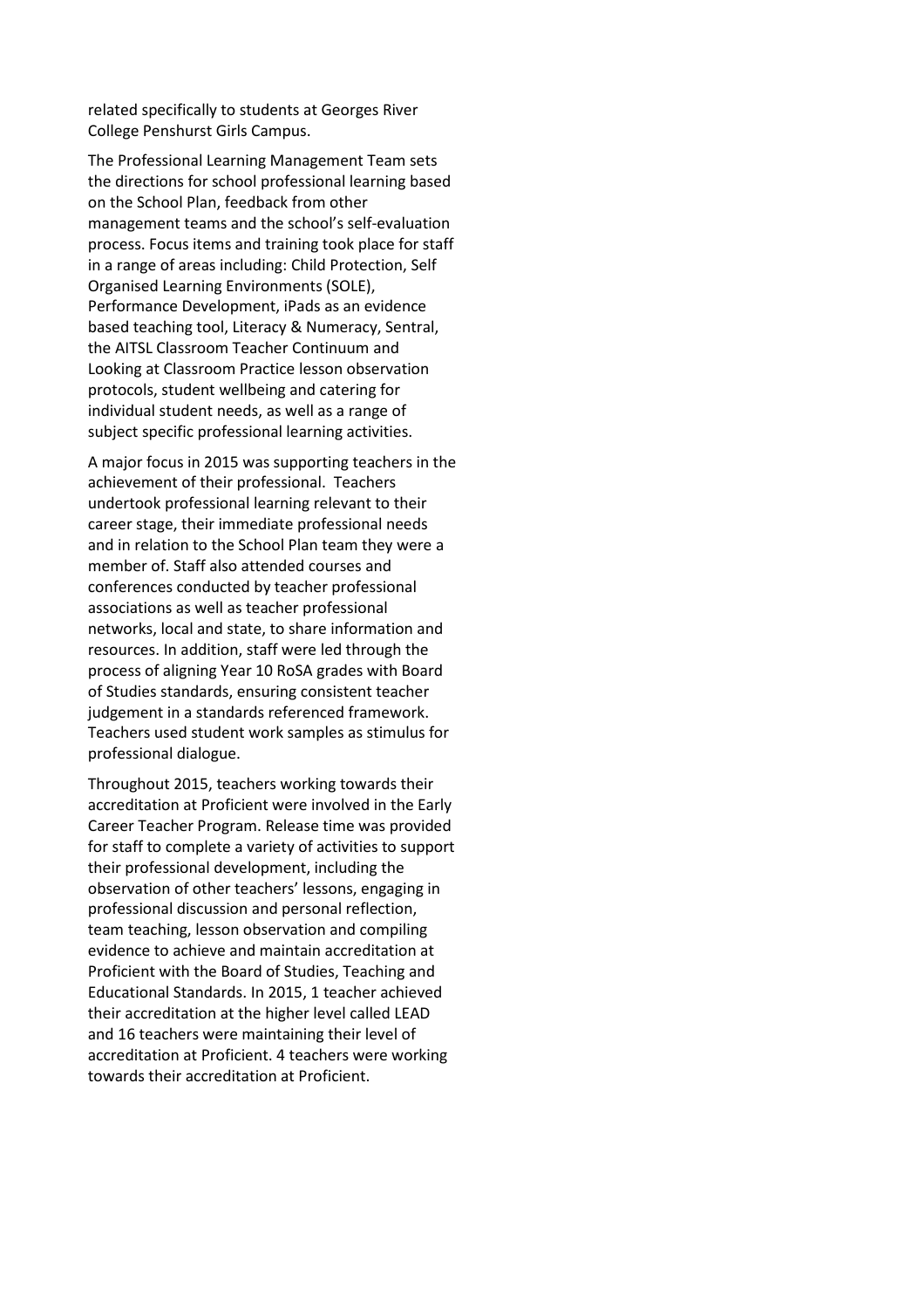# **Financial information**

# **Financial summary for 229 (SAP) schools**

# **Financial summary table for the year ended 31 December 2015**

Georges River College Penshurst Girls Campus is one of the 229 schools in New South Wales involved in the Local Schools Local Decisions pilot introduction of the Department of Education and Communities Learning, Management and Business Reform.

Balance carried forward funds will be used to refurbish teaching and learning spaces in 2016 (as part of our new School Plan) and to invest in learning technologies.

|                                 | 2015 Actual (\$) |
|---------------------------------|------------------|
| Opening Balance                 | 666,026          |
| Revenue                         | 6,449,506        |
| Appropriation                   | 6,004,907        |
| Sale of Goods and Services      | 80,966           |
| <b>Grants and Contributions</b> | 347,763          |
| Investment Income               | 15,870           |
| Gain and loss                   |                  |
| Other Revenue                   |                  |
| <b>Expenses</b>                 | (6,596,229)      |
| Recurrent Expenses              |                  |
| Employee Related                | (5,935,151)      |
| Operating Expenses              | (644, 377)       |
| Capital Expenses                |                  |
| Employee Related                |                  |
| Operating Expenses              | (16, 700)        |
| Surplus/Deficit for the Year    | (146,723)        |
| <b>Balance Carried Forward</b>  | 519,303          |

The information provided in the Financial summary is current at the date shown. This summary includes reporting from 1 January 2015 to 31 December 2015.

# **Funds received through the Resource Allocation Model**



The RAM data is the main component of the 'Appropriation' section of the Financial summary above. A full copy of the school's 2015 financial statement is tabled at the annual general meeting of the P&C. Further details concerning the statement can be obtained by contacting the school.

# **School performance**

# **NAPLAN**

In the National Assessment Program, the results across the Years 3, 5, 7 and 9 literacy and numeracy assessments are reported on a scale from Band 1 to Band 10. The achievement scale represents increasing levels of skills and understandings demonstrated in these assessments.

The *My School* website provides detailed information and data for national literacy and numeracy testing. Click on the link [My School](http://www.myschool.edu.au/) and insert the school name in the *Find a school* and select *GO* to access the school data.

**NAPLAN - Literacy** (including Reading, Writing, Spelling and Grammar and Punctuation)

## **Year 7 NAPLAN Reading**

| <b>I CAI / IVAFLAIV REAUIIIK</b> |               |      |            |      |                  |      |
|----------------------------------|---------------|------|------------|------|------------------|------|
|                                  | <b>School</b> |      | <b>SSG</b> |      | <b>State DoE</b> |      |
| Average score, 2015              | 545.3         |      | 549.2      |      | 538.9            |      |
|                                  |               |      |            |      |                  |      |
| <b>Skill Band Distribution</b>   |               |      |            |      |                  |      |
| Band                             | 4             | 5    | 6          | 7    | 8                | 9    |
| Number in Band                   | 3             | 14   | 42         | 45   | 25               | 13   |
| Percentage in Bands              | 2.1           | 9.9  | 29.6       | 31.7 | 17.6             | 9.2  |
| School Average 2010-2015         | 2.5           | 12.3 | 26.6       | 32.2 | 20.2             | 6.2  |
| SSG % in Band 2015               | 1.9           | 11.4 | 27.3       | 29.1 | 20.9             | 9.5  |
| State DoE % in Band 2015         | 3.7           | 17.5 | 28.3       | 23.4 | 16.7             | 10.4 |



In Year 7 NAPLAN Reading 27% of our students achieved results in the top two performance bands. Our overall results were well above state averages and statistically similar schools.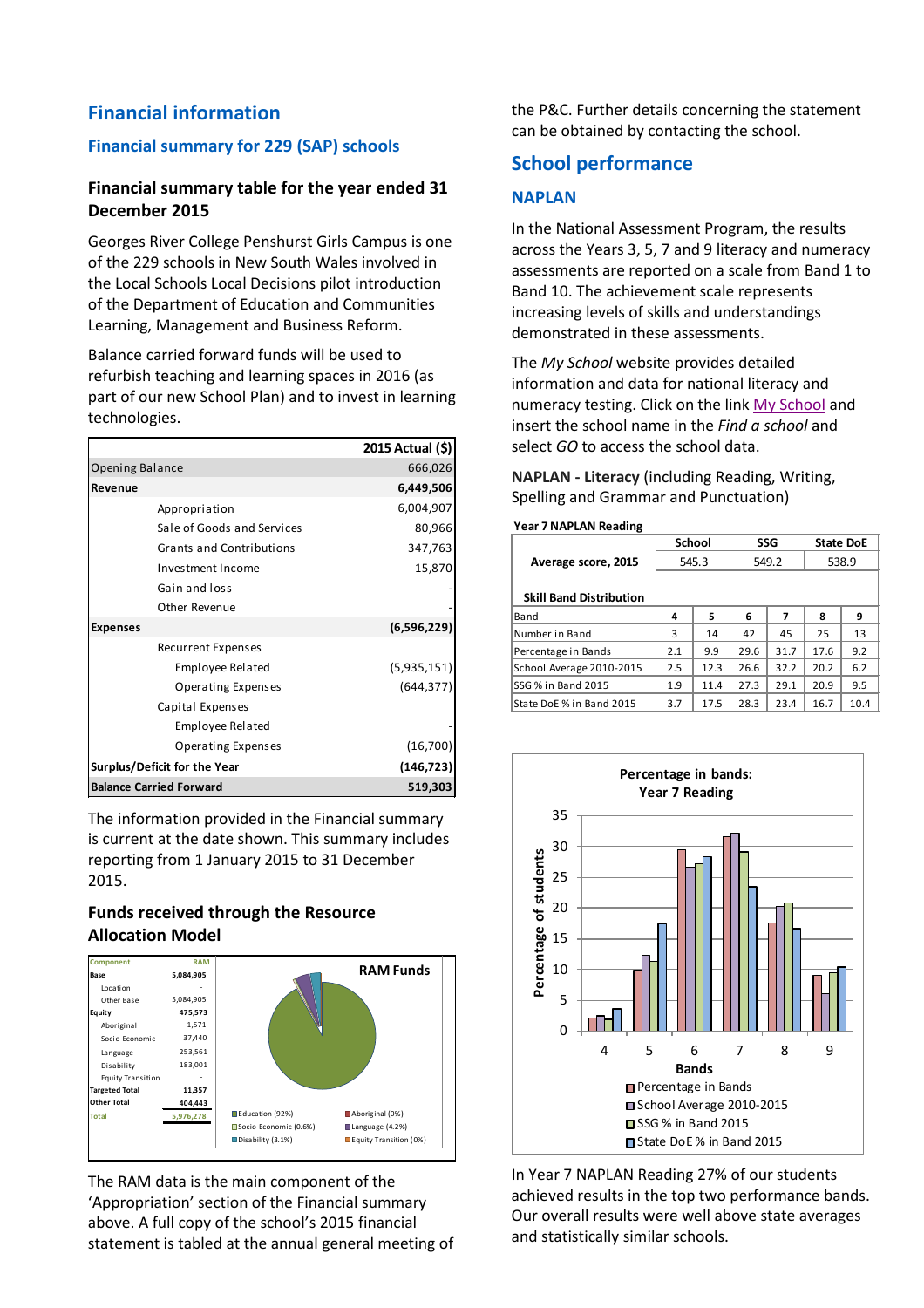#### **Year 7 NAPLAN Writing**

|                                |       | <b>School</b> |       | SSG  |       | <b>State DoE</b> |  |
|--------------------------------|-------|---------------|-------|------|-------|------------------|--|
| Average score, 2015            | 551.9 |               | 511.7 |      | 497.3 |                  |  |
|                                |       |               |       |      |       |                  |  |
| <b>Skill Band Distribution</b> |       |               |       |      |       |                  |  |
| Band                           | 4     | 5             | 6     | 7    | 8     | 9                |  |
| Number in Band                 | 7     | 16            | 30    | 37   | 38    | 16               |  |
| Percentage in Bands            | 4.9   | 11.1          | 20.8  | 25.7 | 26.4  | 11.1             |  |
| School Average 2011-2015       | 2.1   | 10.4          | 23.4  | 25.6 | 20.6  | 17.8             |  |
| SSG % in Band 2015             | 8.4   | 22.3          | 30.0  | 22.6 | 13.2  | 3.6              |  |
| State DoE % in Band 2015       | 14.6  | 24.7          | 26.8  | 18.4 | 11.6  | 3.8              |  |



In Year 7 NAPLAN Writing 38% of our students achieved results in the top two performance bands. Our overall results were well above state averages and statistically similar schools.

#### **Year 7 NAPLAN Spelling**

|                                |       | School | SSG   |      | <b>State DoE</b> |      |
|--------------------------------|-------|--------|-------|------|------------------|------|
| Average score, 2015            | 573.1 |        | 560.1 |      | 547.3            |      |
|                                |       |        |       |      |                  |      |
| <b>Skill Band Distribution</b> |       |        |       |      |                  |      |
| Band                           | 4     | 5      | 6     | 7    | 8                | 9    |
| Number in Band                 | 4     | 4      | 30    | 39   | 48               | 19   |
| Percentage in Bands            | 2.8   | 2.8    | 20.8  | 27.1 | 33.3             | 13.2 |
| School Average 2010-2015       | 2.0   | 4.8    | 15.2  | 29.3 | 30.9             | 17.8 |
| SSG % in Band 2015             | 4.8   | 7.1    | 17.8  | 27.7 | 31.0             | 11.5 |
| State DoE % in Band 2015       | 8.7   | 9.8    | 19.5  | 25.6 | 25.0             | 11.4 |



In Year 7 NAPLAN Spelling 47% of our students achieved results in the top two performance bands. Our overall results were well above state averages and statistically similar schools.

#### **Year 7 NAPLAN Grammar and Punctuation**

|                                |       | <b>School</b> | <b>SSG</b> |      | <b>State DoE</b> |      |
|--------------------------------|-------|---------------|------------|------|------------------|------|
| Average score, 2015            | 561.3 |               | 550.5      |      | 535.0            |      |
|                                |       |               |            |      |                  |      |
| <b>Skill Band Distribution</b> |       |               |            |      |                  |      |
| Band                           | 4     | 5             | 6          | 7    | 8                | 9    |
| Number in Band                 | 6     | 13            | 24         | 39   | 37               | 25   |
| Percentage in Bands            | 4.2   | 9.0           | 16.7       | 27.1 | 25.7             | 17.4 |
| School Average 2010-2015       | 4.2   | 9.8           | 21.6       | 26.6 | 23.3             | 14.5 |
| SSG % in Band 2015             | 5.1   | 10.1          | 25.0       | 24.6 | 20.4             | 14.9 |
| State DoE % in Band 2015       | 10.3  | 13.3          | 28.8       | 20.6 | 15.6             | 14.4 |

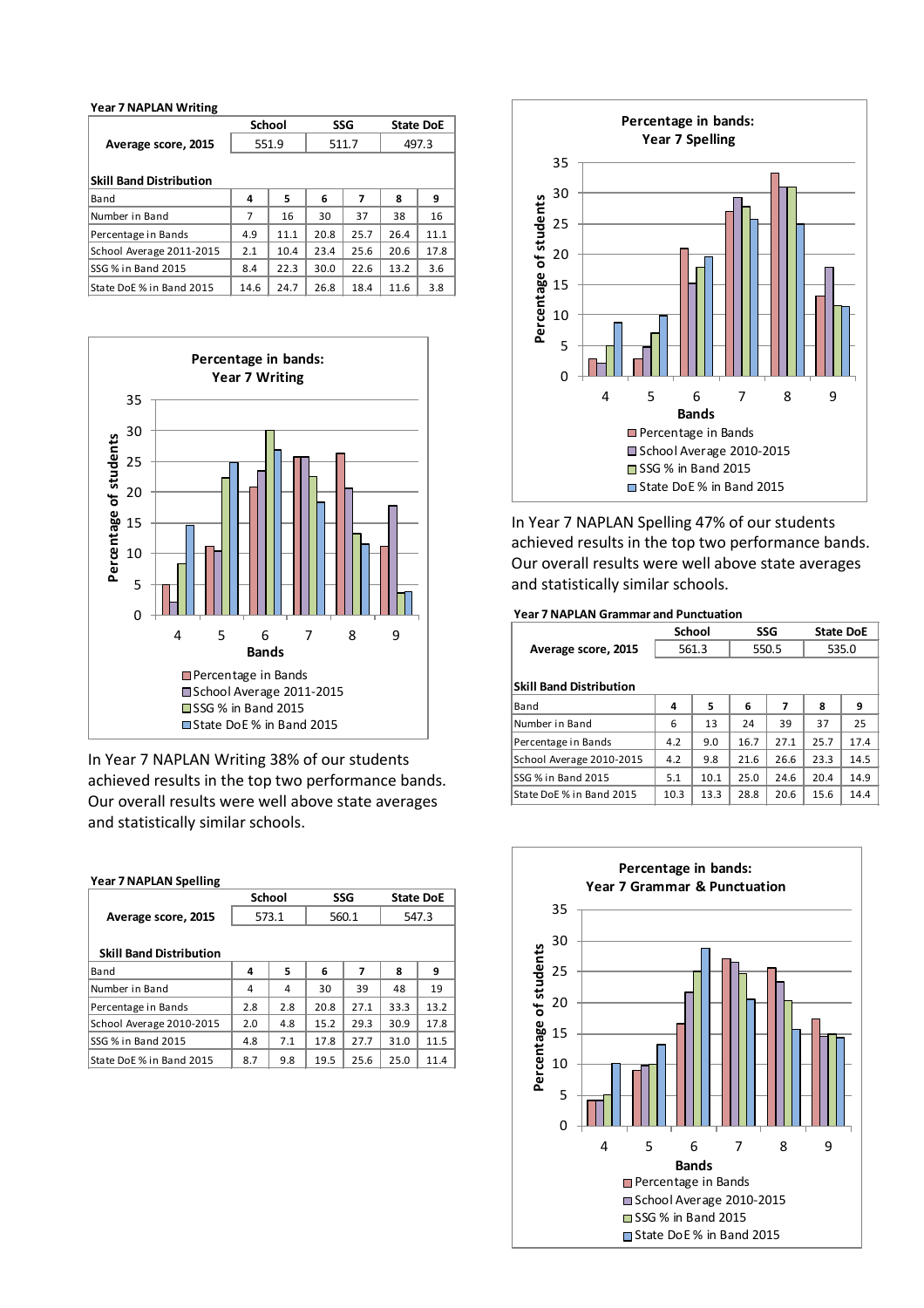In Year 7 NAPLAN Grammar & Punctuation 43% of our students achieved results in the top two performance bands. Our overall results were well above state averages and statistically similar schools.

#### **Year 9 NAPLAN Reading**

|                                | School |      | SSG   |      | <b>State DoE</b> |     |
|--------------------------------|--------|------|-------|------|------------------|-----|
| Average score, 2015            | 582.7  |      | 582.5 |      | 573.1            |     |
|                                |        |      |       |      |                  |     |
| <b>Skill Band Distribution</b> |        |      |       |      |                  |     |
| Band                           | 5      | 6    | 7     | 8    | 9                | 10  |
| Number in Band                 | 6      | 32   | 48    | 35   | 28               | 11  |
| Percentage in Bands            | 3.8    | 20.0 | 30.0  | 21.9 | 17.5             | 6.9 |
| School Average 2010-2015       | 3.9    | 17.0 | 28.8  | 29.5 | 15.7             | 5.2 |
| SSG % in Band 2015             | 5.2    | 18.7 | 25.7  | 27.5 | 16.8             | 6.1 |
| State DoE % in Band 2015       | 8.9    | 23.1 | 24.5  | 21.9 | 14.2             | 7.5 |



In Year 9 NAPLAN Reading 24% of our students achieved results in the top two performance bands. Our overall results were above state averages and statistically similar schools.

#### **Year 9 NAPLAN Writing**

|       |      |               |      | <b>State DoE</b> |      |
|-------|------|---------------|------|------------------|------|
| 580.7 |      | 543.4         |      | 526.3            |      |
|       |      |               |      |                  |      |
|       |      |               |      |                  |      |
| 5     | 6    | 7             | 8    | 9                | 10   |
| 14    | 23   | 38            | 46   | 26               | 12   |
| 8.8   | 14.5 | 23.9          | 28.9 | 16.4             | 7.5  |
| 7.2   | 15.5 | 21.6          | 27.3 | 16.0             | 12.5 |
| 19.6  | 21.4 | 23.7          | 23.5 | 7.6              | 4.3  |
| 27.3  | 21.6 | 20.1          | 19.4 | 7.1              | 4.5  |
|       |      | <b>School</b> |      | <b>SSG</b>       |      |



In Year 9 NAPLAN Writing 24% of our students achieved results in the top two performance bands. Our overall results were well above state averages and statistically similar schools.

#### **Year 9 NAPLAN Spelling**

|                                | School |      | SSG   |      | <b>State DoE</b> |       |
|--------------------------------|--------|------|-------|------|------------------|-------|
| Average score, 2015            | 610.1  |      | 595.4 |      |                  | 583.6 |
|                                |        |      |       |      |                  |       |
| <b>Skill Band Distribution</b> |        |      |       |      |                  |       |
| Band                           | 5      | 6    | 7     | 8    | 9                | 10    |
| Number in Band                 | 5      | 10   | 41    | 48   | 34               | 20    |
| Percentage in Bands            | 3.2    | 6.3  | 25.9  | 30.4 | 21.5             | 12.7  |
| School Average 2010-2015       | 4.0    | 7.6  | 23.1  | 30.9 | 23.0             | 11.5  |
| SSG % in Band 2015             | 6.1    | 10.9 | 22.4  | 32.6 | 19.4             | 8.7   |
| State DoE % in Band 2015       | 10.8   | 12.5 | 23.0  | 28.1 | 16.7             | 9.0   |

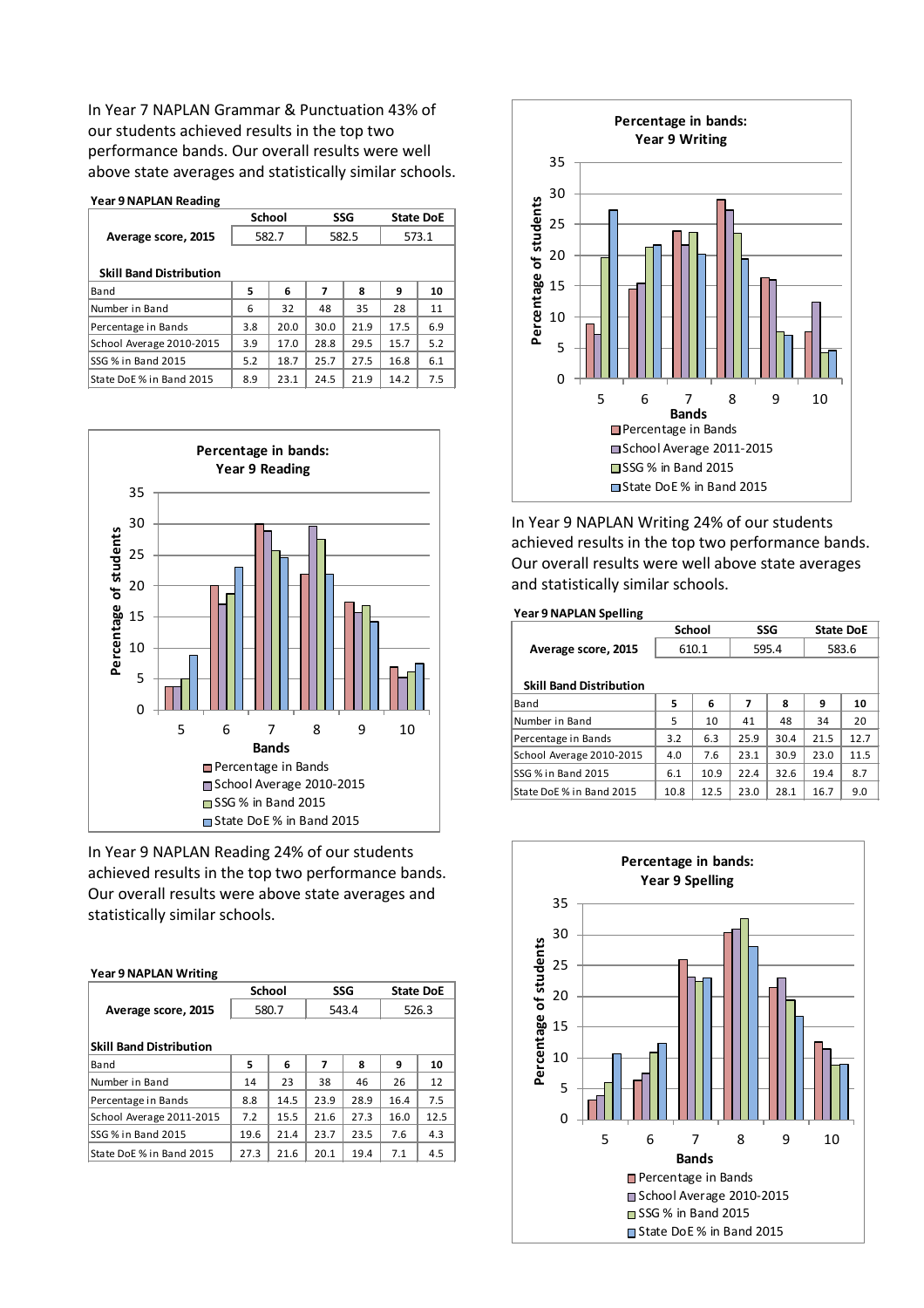In Year 9 NAPLAN Spelling 34% of our students achieved results in the top two performance bands. Our overall results were above state averages and statistically similar schools.

**Year 9 NAPLAN Grammar and Punctuation**

| rear 9 NAPLAN Grammar and Punctuation |      |        |      |                  |       |  |  |  |
|---------------------------------------|------|--------|------|------------------|-------|--|--|--|
|                                       |      | SSG    |      | <b>State DoE</b> |       |  |  |  |
| 579.4                                 |      | 572.2  |      |                  | 561.5 |  |  |  |
|                                       |      |        |      |                  |       |  |  |  |
| <b>Skill Band Distribution</b>        |      |        |      |                  |       |  |  |  |
| 5                                     | 6    | 7      | 8    | 9                | 10    |  |  |  |
| 9                                     | 38   | 36     | 35   | 30               | 10    |  |  |  |
| 5.7                                   | 24.1 | 22.8   | 22.2 | 19.0             | 6.3   |  |  |  |
| 7.1                                   | 17.2 | 28.0   | 24.8 | 16.6             | 6.4   |  |  |  |
| 8.4                                   | 21.1 | 24.3   | 28.3 | 12.7             | 5.3   |  |  |  |
| 13.7                                  | 24.1 | 21.5   | 23.2 | 11.5             | 6.1   |  |  |  |
|                                       |      | School |      |                  |       |  |  |  |



In Year 9 Grammar & Punctuation 25% of our students achieved results in the top two performance bands. Our overall results were well above state averages and statistically similar schools.

## **NAPLAN - Numeracy**

#### **Year 7 NAPLAN Numeracy**

|                                | <b>School</b> |      | SSG   |      | <b>State DoE</b> |      |
|--------------------------------|---------------|------|-------|------|------------------|------|
| Average score, 2015            | 550.2         |      | 550.1 |      | 540.4            |      |
|                                |               |      |       |      |                  |      |
| <b>Skill Band Distribution</b> |               |      |       |      |                  |      |
| Band                           | 4             | 5    | 6     | 7    | 8                | 9    |
| Number in Band                 | 0             | 23   | 34    | 36   | 32               | 17   |
| Percentage in Bands            | 0.0           | 16.2 | 23.9  | 25.4 | 22.5             | 12.0 |
| School Average 2010-2015       | 1.4           | 13.8 | 26.8  | 24.7 | 18.0             | 15.4 |
| SSG % in Band 2015             | 1.3           | 13.9 | 26.9  | 28.2 | 17.2             | 12.6 |
| State DoE % in Band 2015       | 2.8           | 20.5 | 28.4  | 22.8 | 12.7             | 12.8 |



In Year 7 NAPLAN Numeracy 35% of our students achieved results in the top two performance bands. Our overall results were above state averages and statistically similar schools.

#### **Year 9 NAPLAN Numeracy**

|                                | <b>School</b> |      | <b>SSG</b> |      | <b>State DoE</b> |       |
|--------------------------------|---------------|------|------------|------|------------------|-------|
| Average score, 2015            | 603.2         |      | 599.3      |      |                  | 590.6 |
|                                |               |      |            |      |                  |       |
| <b>Skill Band Distribution</b> |               |      |            |      |                  |       |
| Band                           | 5             | 6    | 7          | 8    | 9                | 10    |
| Number in Band                 | 3             | 17   | 48         | 41   | 24               | 27    |
| Percentage in Bands            | 1.9           | 10.6 | 30.0       | 25.6 | 15.0             | 16.9  |
| School Average 2010-2015       | 3.8           | 16.5 | 26.1       | 22.7 | 16.2             | 14.7  |
| SSG % in Band 2015             | 1.5           | 13.0 | 30.1       | 27.4 | 16.0             | 12.0  |
| State DoE % in Band 2015       | 3.2           | 19.8 | 29.9       | 22.2 | 12.2             | 12.7  |

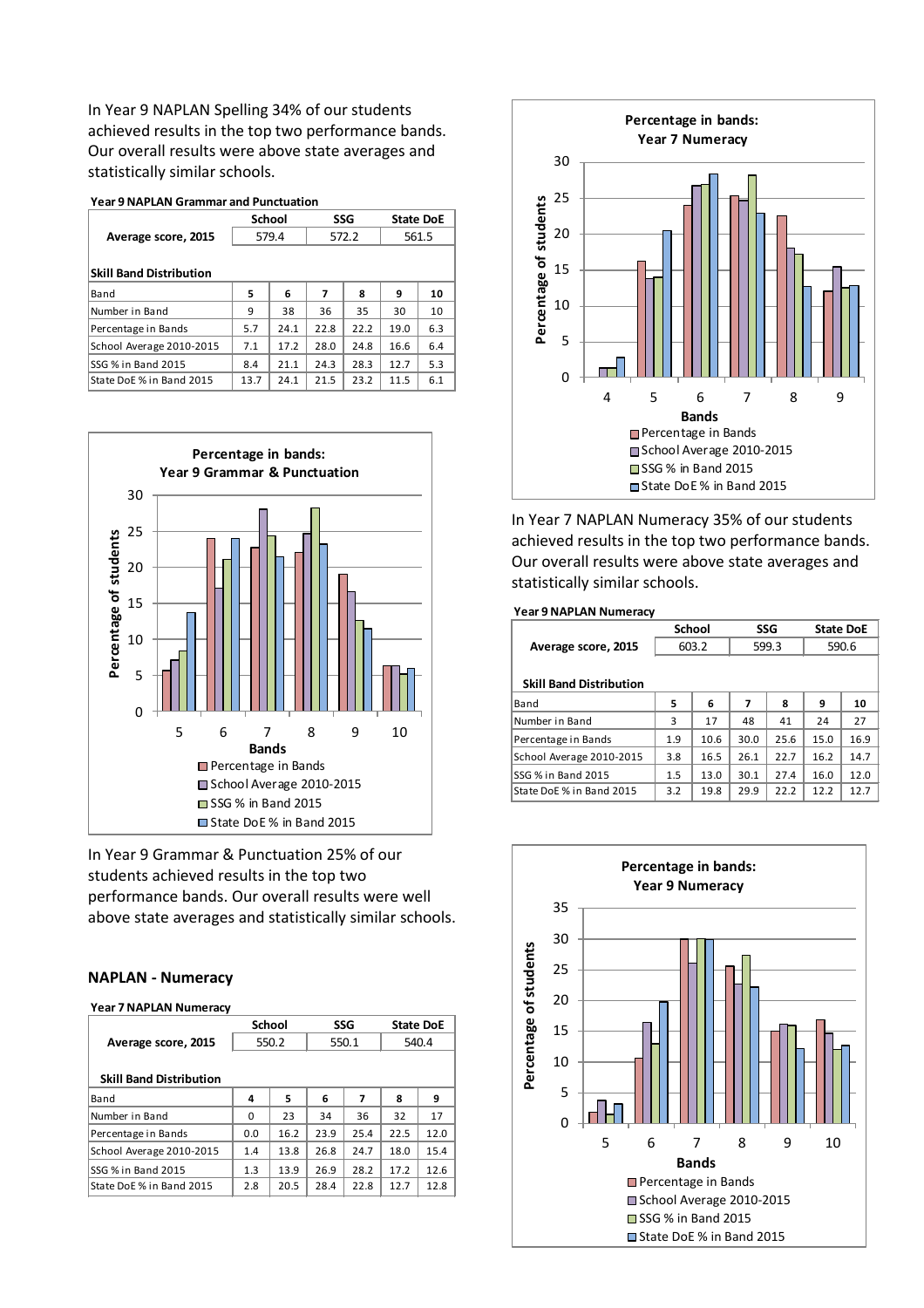In Year 9 NAPLAN Numeracy 32% of our students achieved results in the top two performance bands. Our overall results were above state averages and statistically similar schools.

# **Record of School Achievement-RoSA**

Year 10 finalised their Year 10 Record of School Achievement (RoSA), as well as undertook College examinations. Compared to state-wide averages, our results in the school awarded grades for the RoSA were excellent. Receiving a Grade A or B places a student's performance in the High to Excellent range. The following Grade As and Bs were awarded:

- In **English 51%** of the year achieved a **Grade A or B.**
- In **Mathematics 52%** of the year achieved a **Grade A or B.**
- In **Science**, **50%** of the year achieved a **Grade A or B.**
- In **Australian Geography**, **34%** of the year achieved a **Grade A or B.**
- In **Australian History**, **33%** of the year achieved a **Grade A or B.**
- In **Design & Technology**, **62%** of the year achieved a **Grade A or B**
- In **Visual Arts**, **60%** of the year achieved a **Grade A or B.**
- **E** In Industrial Technology (Multimedia), 87% of the year achieved a **Grade A or B.**
- In **Commerce 52%** of the year achieved a **Grade A or B.**
- In **Drama 59%** of the year achieved a **Grade A or B.**
- In **PDHPE 58%** of the year achieved a **Grade A or B.**
- In **Visual Art 60%** of the year achieved a **Grade A or B.**
- In **Photography**, **58%** of the year achieved a **Grade A or B.**
- **In Chinese**, a phenomenal 91% of the year achieved a **Grade A or B.**

# **Parent/caregiver, student, teacher satisfaction**

Each year schools are required to seek the opinions of parents, students and teachers about the school.

Their responses are presented below.

In 2015, students at GRC Penshurst Girls Campus completed the *Tell Them From Me* survey. This

survey is an evaluation system that includes dynamic web-based student, teacher and parent surveys. The system provides leading indicators of student engagement and wellness, and the aspects of classroom and school learning climate that research has shown affect student engagement and learning outcomes. Please see [www.thelearningbar.com](http://www.thelearningbar.com/) for further information.

The survey included the ten measures of student engagement alongside the five drivers of student outcomes. Student engagement is "a disposition towards learning, working with others, and functioning in a social institution". It includes students' sense of belonging at school, the extent to which they value schooling outcomes, and their psychological investment in learning. Measures of these aspects of engagement can be classified as social engagement, institutional engagement and intellectual engagement. Engagement and learning go hand-in-hand. Student engagement needs to be considered an important schooling outcome in its own right, sitting alongside academic achievement as a key measure of student success.

The survey focused around the four school-level factors that are consistently related to student engagement: quality instruction (averaged across students and three key subjects), teacher-student relations, classroom learning climate and teacher expectations for success. Overall, our results compared favourably when measured against state wide norms. However, there is room to raise student levels of interest and motivation, and this will be an area addressed through our continued implementation of Positive Behaviour for Learning.

The *Tell Them From Me* survey also included measures of the most important factors that related to school completion. Whilst the findings revealed that the average probability of school completion at Georges River College Penshurst Girls Campus was very high (90%), especially when compared to state wide statistics, very useful information was gained about the small proportion of students who may be at risk of not completing school. This information will be used to implement targeted interventions for high-risk students, focusing on explicit literacy programs and enhancing a positive school climate by maintaining high expectations for student success, as well as working towards increasing students' sense of belonging.

We also conducted a Parent Survey titled *Partners in Learning, Perspectives of Parents* at Georges River College Penshurst Girls Campus. The results of this survey indicated that parents feel welcome when they visit the school, that they support their child's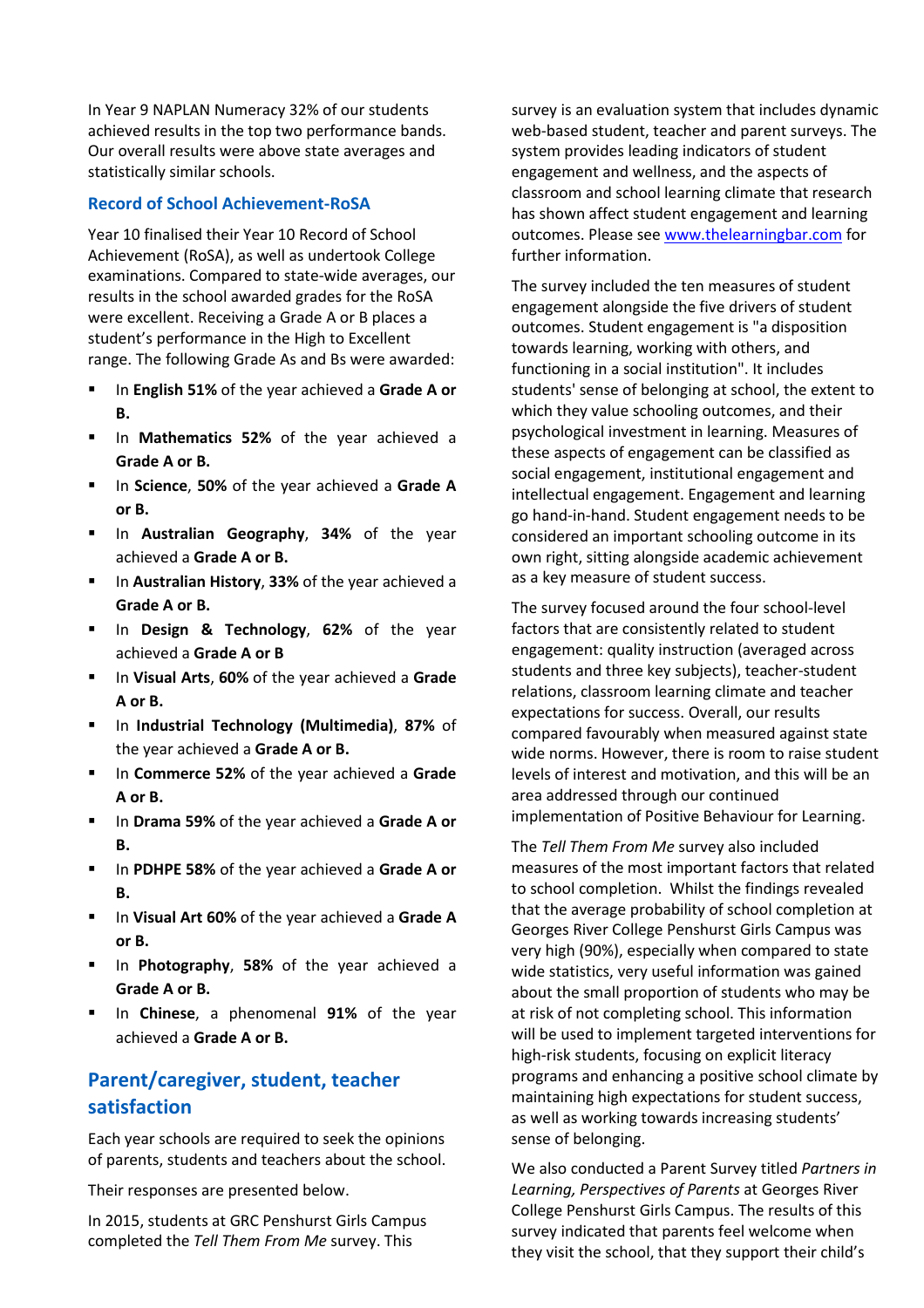learning at home and that their children are clear about the rules for student behaviour. Parents also felt that written information from the school is clear and in plain language, as was the language of reports. Overwhelmingly, parents felt that SMS texts and emails were the most useful communication type to find out school news, and this will be an area the school will be focusing on improving in 2016.

# **Policy requirements**

# **Aboriginal education**

Our school continues to ensure all faculties implement the Department's Aboriginal Education policy by embedding Aboriginal perspectives in teaching and learning programs. We are committed to educating all students about Aboriginal histories, cultures and current Aboriginal Australia.

At formal occasions such as school assemblies, Presentation Evening and Year 10 Graduation, the Acknowledgement to Country begins the occasion, read by an Aboriginal student, where we recognise the traditional custodians of Georges River, the Bidjigal people of the Eora Nation.

We celebrated NAIDOC week in July with an assembly that showcased students from Georges River College's middle school campuses. These students have also met together throughout the year at an event called *Campfire*, where they discuss programs that support Aboriginal students within the college and raise the profile of Aboriginal people. Our NAIDOC week assembly was attended by Aunty Fay and our keynote address was given by Professor Shane Houston, Deputy Vice Chancellor (Indigenous Strategy and Services), of the University of Sydney.

Georges River College Penshurst Girls Campus has a proud tradition of supporting the Koori Art Expressions program, and groups of dedicated students worked extremely hard to create artworks based around the NAIDOC theme '*We all Stand on Sacred Ground: Learn, Respect and Celebrate***'**. Koori Art Expressions is an exhibition designed to allow Aboriginal and non-Aboriginal students as well as the wider community the opportunity to gain a deeper understanding and appreciation for Aboriginal culture. Importantly it also highlights Aboriginal and Torres Strait Islander peoples' strong spiritual and cultural connection to land and sea. In 2015 students from Georges River College Penshurst Girls Campus entered a collaborative Stop Motion Animation and a photographic series by Year 10 student Shakeela Martin. On the opening night of

the exhibition, Shakeela's photo series received an extraordinary amount of positive feedback by the many people who viewed her work. People were intrigued and engaged by the powerful nature of her work both visually and conceptually. It is a significant achievement for young artists to exhibit work in such a venue. Our students' work was displayed at the Australian National Maritime Museum from 24 November 2015 to 31st January 2016.

Aboriginal students participated in the Speak Up and Yarn Up Programs. The Deadly Kids Doing Well Award was a highlight of the school calendar and our 2015 recipient was nominated for her contribution to cultural leadership within our school.

# **Multicultural Education and Anti-racism**

We acknowledged our multicultural school community by celebrating our cultural diversity at our annual Multicultural Day assembly. This is done through song and dance and is followed by displays and food stalls. Some students have chosen to study languages such as Arabic, Chinese, French, Macedonian, Spanish and Modern Greek through the Open High School or the Saturday School of Community Languages. The dedication and enthusiasm of students learning languages will enable students to contribute to our diverse society and join a workforce that is globalised. Our multicultural education programs are also supported by sister school visits from both China and Japan. In 2015, Georges River College Penshurst Girls Campus students and teachers participated in overseas excursions to both Japan and Italy.

Penshurst Public School holds a Harmony Day Concert each year and Georges River College Penshurst Girls Campus students perform there, promoting their own cultures as well as building links across the many ethnic communities that both our school communities share.

We also have a trained Anti-Racism Contact Officer (ARCO). This officer assists parents, staff and students who have complaints regarding racism and facilitates the complaints handling process. Their role is also to promote anti-racism education in the school. Mrs Elham Gabra is our school's nominated ARCO.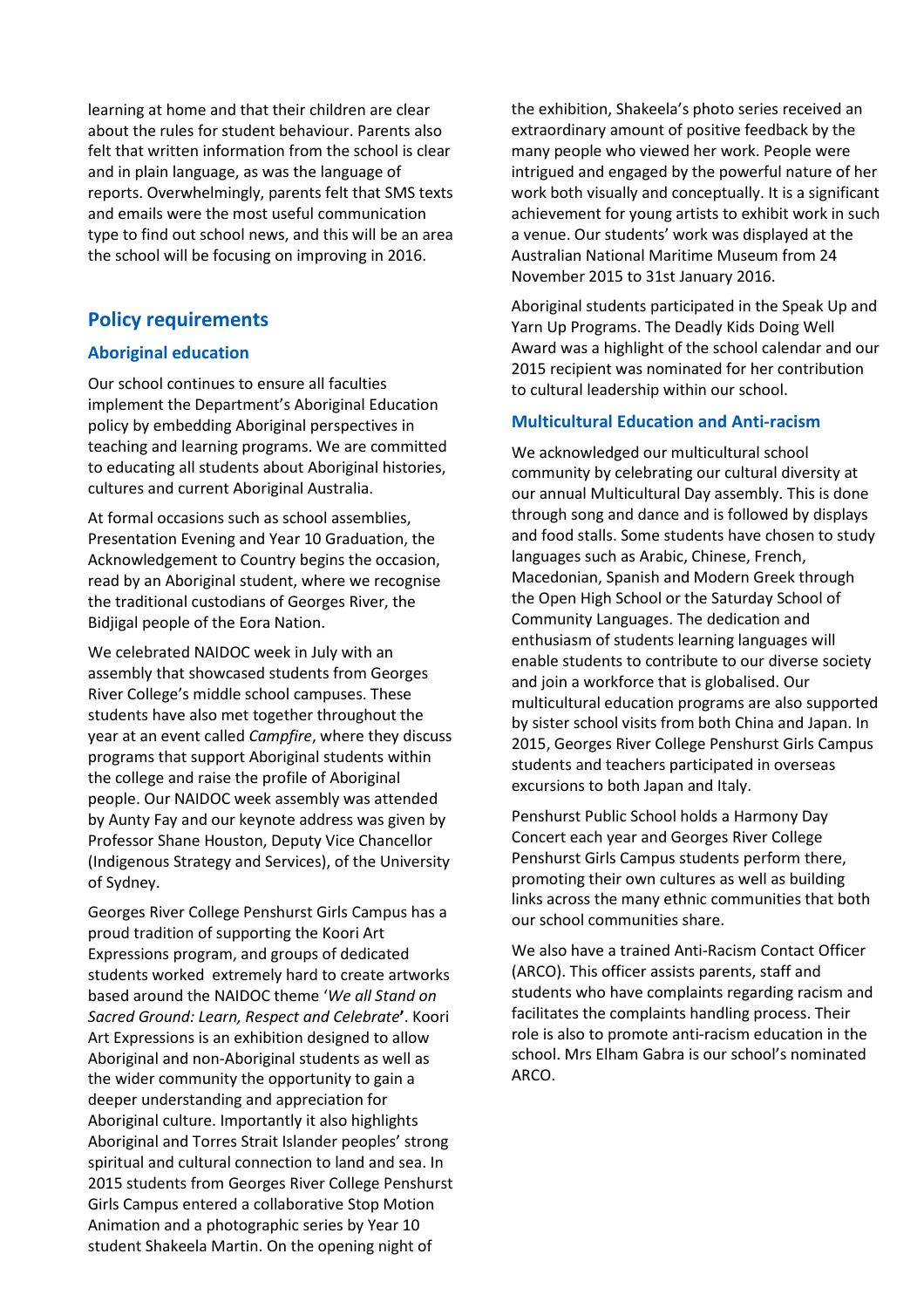# **Other school programs**

## **Achievements in the Arts**

Excellence in the Creative and Performing Arts has always been embedded in the culture of Georges River College Penshurst Girls Campus. During the 2015 academic year students were, yet again, provided with high quality learning opportunities both inside the classroom and through the huge variety of extra-curricular opportunities available in every aspect of the creative and performing arts. From involvement in our College Band program to campus based ensembles, excursions, tutorial programs and a multitude of opportunities to showcase their talent, students involved in Visual Arts, Photography, Dance, Drama and Music were encouraged to reach their potential.

#### **CAPA Classes**

The talented and dedicated staff in the CAPA faculty continued to provide creative and productive learning experiences for students ranging from years 7 through to 10. Every student in Years 7 and 8 were able to experience the core elements of Visual Arts and Music before deciding, in Year 8, on their electives for Stage 5. Class sizes in Visuals Arts, Drama, Dance, Photography and Music continued to show growth and students studying these Stage 5 courses in Years 9 and 10 continued to thrive in their pursuit of excellence.

## **Music Tutorial Program**

In 2015 the CAPA faculty continued the initiative created in 2014 by launching its Music Tutorial Program with a 'Music Tutorial Selection Night'. The tutors performed and spoke about their experiences as performers and teachers. This was an exciting and informative session for both the parents and students as they were able to meet and speak to the tutors and sign up directly to the program. It is evident that this tutorial program has helped us to build our ensemble and performance program, allowing students to gain confidence in their own ability as performers and allowing the music staff to monitor what is being taught.

#### **The Georges River College Band Program**

The Georges River College Band program consists of two bands, the Georges River College Stage Band and the Georges River College Concert Band. Students from Penshurst Girls Campus were well represented alongside many ex-students who have moved on to Oatley Senior Campus. Georges River College Penshurst Girls Campus has always provided a strong core for the Georges River College Band program and 2015 was no exception.

Our Stage Band was privileged to travel to Port Macquarie in the month of May for the 'Big Band Blast'. This event was hosted by John and Judy Morrison and a great team of people, strongly supported by the mayor of Port Macquarie and a host of businesses, schools and community organisations. The first night saw our students join at least 200 other students for a huge jam session. The weekend continued with workshops and opportunities for our band to perform in public. It was such a great opportunity for our girls to connect with students from the other campuses and build a Georges River College bond.

#### **Campus Ensembles**

Many students within the school were involved in a variety of ensembles and performance groups. These groups are designed to develop skills across a variety of pursuits and give students the opportunity to grow and develop their capacity to perform with excellence.

During 2015 students were given the opportunity to become members of the following groups:

- The Jazz Band
- **The Rock Band**
- **The Vocal Group**
- The Dance Ensemble

Alongside these official school performance groups, many talented individuals performed throughout the year, providing entertainment for the school, at assemblies, events for the local community and other local schools.

#### **The Production Crew**

Many people who attend performances never really notice those working tirelessly in the background until something goes wrong. Over a long period of time, Georges River College Penshurst Girls Campus has been training students in the art of sound production, lighting, stage design and stage management. Throughout 2015, the students involved in the production crew were involved in almost every event hosted at the school. These students are the unsung heroes of school events. Georges River College Penshurst Girls Campus continued to develop a talented student production crew that were the backbone of all official and performing arts events.

#### **MADD NIGHT**

The CAPA faculty also highlighted the talents of its MUSIC, ART, DANCE AND DRAMA students with a MADD night. The evening commenced with an interactive Art Exhibition in the Performance Space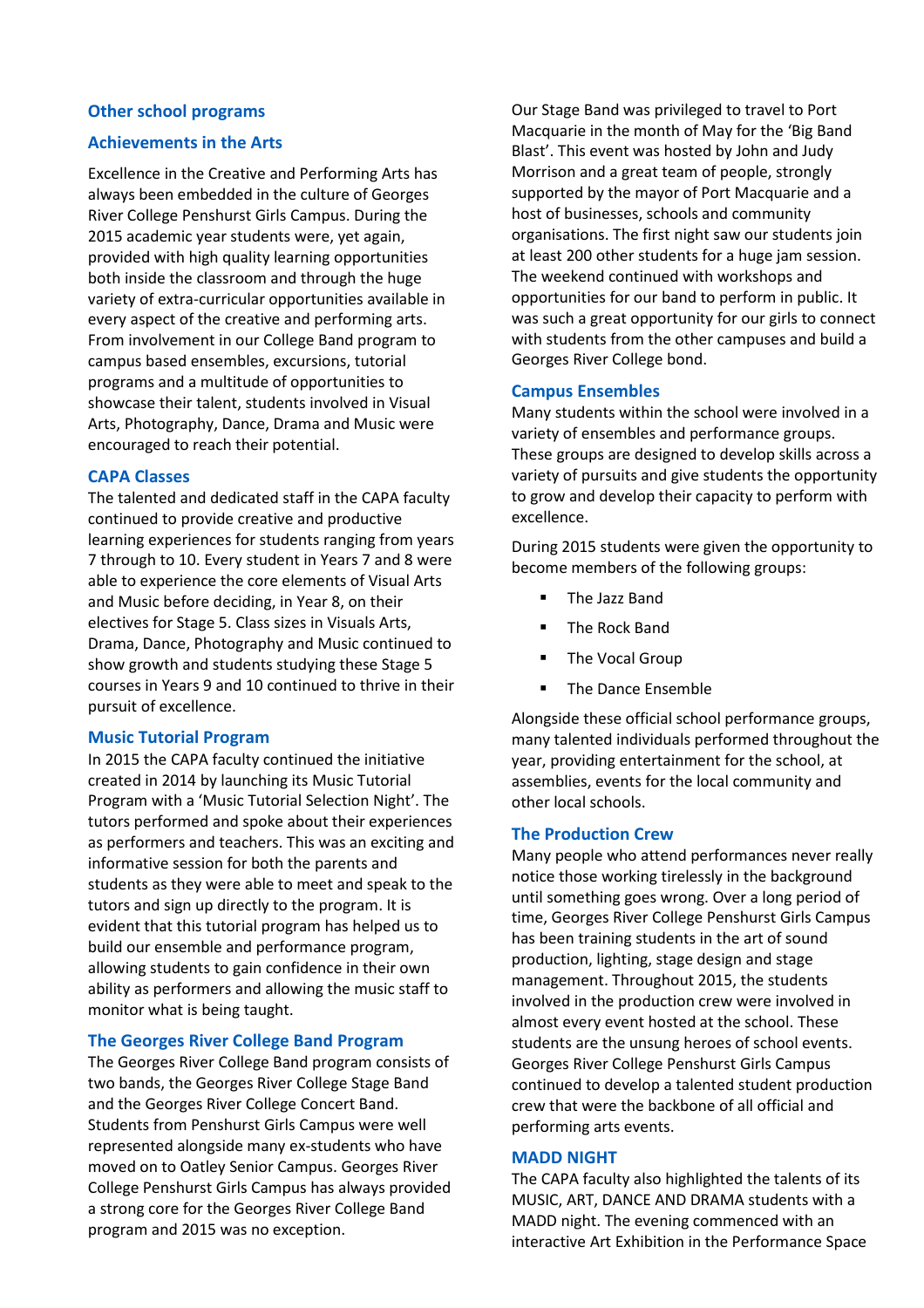followed by performances in the school hall. The night was well supported by parents, students and staff and included some outstanding performances by the schools Dance Ensembles, Jazz and Rock Bands and solo performances by students from Years 9 and 10 Music and Drama Elective classes.

## **Penshurst's Got Talent**

This was an event hosted by the Social Justice committee, celebrating the talents of the students within the school. Songs, dances and instrumental acts were presented to a panel of judges from within the school. The school community thoroughly enjoyed the event and there were prizes and encouragement awards handed out to some of our very talented young artists. The money raised was used to pay sponsorship for our two children through World Vision.

# **Student Leadership**

Our Student Representative Council (SRC) meets every day in DEAR to discuss, organise and plan leadership events which will benefit the school and the community.

2015 was another busy year for our SRC. The year started with Year 10 students coming in on the last day of their holidays to help run a welcome BBQ for the new Year 7 students. Other BBQs were run throughout the year including at the Cross Country Carnival, Chinese sister school visit and various Year Advisor days.

The SRC are always very keen to look after our environment and they were involved in numerous projects along these lines. They ran a Clean Up Australia Campaign in our school grounds and Earth Hour was acknowledged with numerous posters made and hung around the school encouraging students to participate at home. They also collected mobile phones for recycling to help reduce the destruction of gorilla habitats.

The SRC have one major fundraiser each year which is the Cancer Council's Biggest Morning Tea. This year's event was based on the theme of *Super Heroes*. We had many heroes and villains running around the school. It was a major success, raising over \$1 100. The SRC girls are to be congratulated on their organisation and cooking skills which resulted in a great day enjoyed by both students and teachers.

The SRC organised another successful Multicultural Day in 2015. They were involved in the organising of the assembly and also in the coordination of the multicultural food stalls at recess.

Our School Captain, Sinead McCormick, was selected to participate in the Director for a Day program. Sinead shadowed the Georges River Network School Education Director and gained an insight into the roles and responsibilities of this position.

Our Foreign Minister, the Honourable Julie Bishop visited our school and hosted a student forum titled: *Inspiring Young Women to Achieve, and to Believe.*  This was a significant event for our young leaders and showed them how important it is to have goals, and to have a deep understanding of the responsibilities of leadership.

Climate change is a worldwide problem that the girls have learnt about in class and Pei Ming Jiang and Koy Silachan became our school ambassadors for *One Million Women*. This is an organisation of strong, inspirational women and girls who are showing others simple ways to reduce their carbon footprint and arrest climate change.

There have been many opportunities throughout the year where the SRC have developed their leadership skills such as chairing formal assemblies, helping teachers at Parent/Teacher Nights, school ambassadors for our Chinese and Japanese visitors, being part of the school's Positive Behaviour for Learning team, running tours at Year 6 Open Night, helping at Year 7 Orientation Day, attending the National Young Leaders Day and the Grip Leadership Day. The Year 9 students taught the skills gained from the Grip Leadership Day to the 2016 SRC and Social Justice Groups at the end of year School Leadership Camp.

The SRC of 2015 are to be congratulated for their enthusiasm and diligence throughout the year. At all these functions the SRC students were excellent role models and representatives of our school.

# **Achievements in Sport**

In 2015 our students had achieved outstanding results in an array of sporting events. The students have demonstrated they are competitive sportswomen at zone, regional and state level.

Georges River College Penshurst Girls Campus were the runner up Champion Girls School for both the St George Zone Swimming and Athletics Carnivals in 2015 and many students went on to represent the school at Regional and State level.

One student successfully competed in the All Schools Championships for Athletics in the walk event.